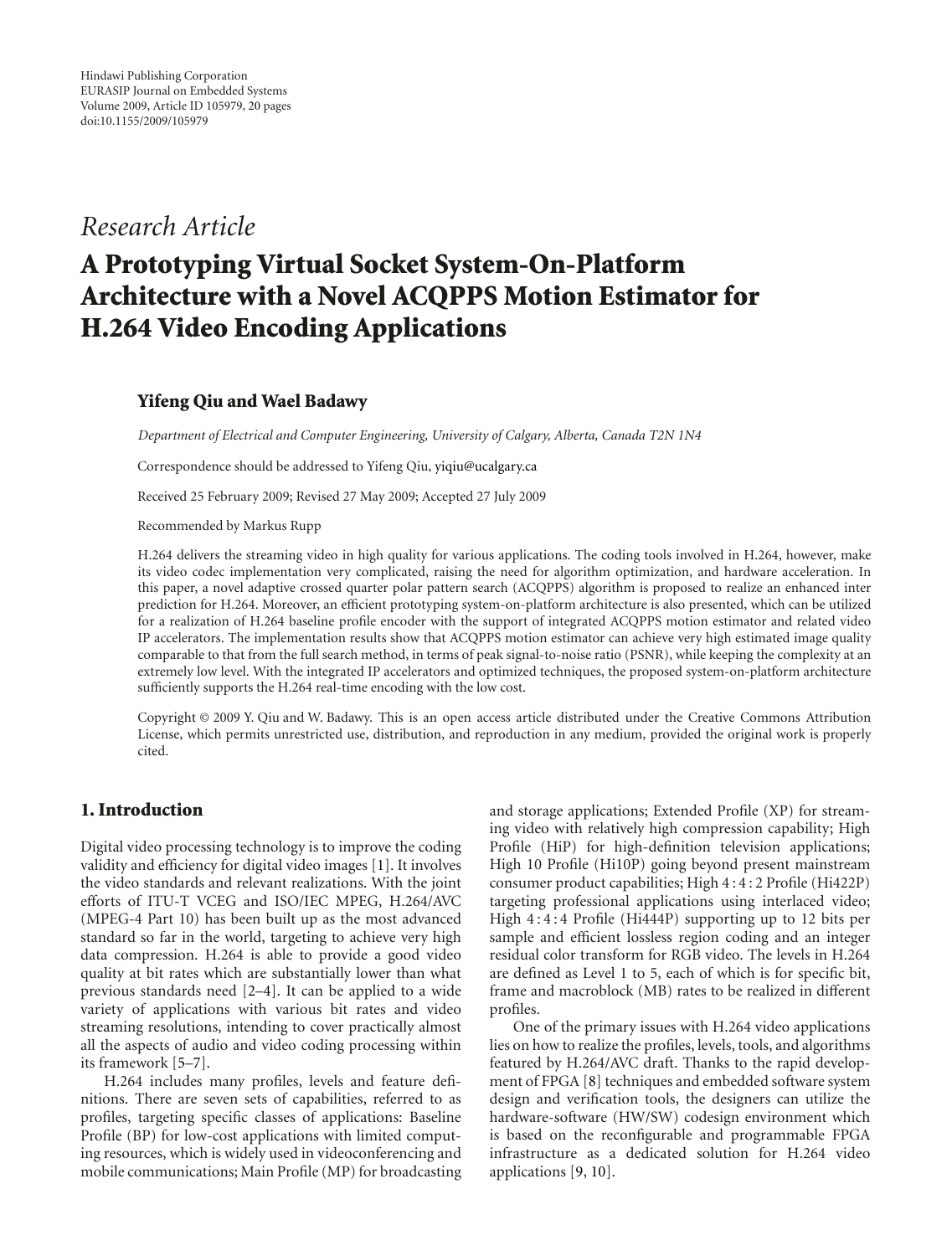The motion estimation (ME) scheme has a vital impact on H.264 video streaming applications, and is the main function of a video encoder to achieve image compression. The block-matching algorithm (BMA) is an important and widely used technique to estimate the motions of regular block, and generate the motion vector (MV), which is the critical information for temporal redundancy reduction in video encoding. Because of its simplicity and coding efficiency, BMA has been adopted as the standard motion estimation method in a variety of video standards, such as the MPEG-1, MPEG-2, MPEG-4, H.261, H.263, and H.264. Fast and accurate block-based search techniques and hardware acceleration are highly demanded to reduce the coding delay and maintain satisfied estimated video image quality. A novel adaptive crossed quarter polar pattern search (ACQPPS) algorithm and its hardware architecture are proposed in this paper to provide an advanced motion estimation search method with the high performance and low computational complexity.

Moreover, an integrated IP accelerated codesign system, which is constructed with an efficient hardware architecture, is also proposed. With integrations of H.264 IP accelerators into the system framework, a complete system-on-platform solution can be set up to realize the H.264 video encoding system. Through the codevelopment and co-verification for system-on-platform, the architecture and IP cores developed by designers can be easily reused and therefore transplanted from one platform to others without significant modification [11]. These factors make a system-on-platform solution outperform a pure software solution and more flexible than a fully dedicated hardware implementation for H.264 video codec realizations.

The rest of paper is organized as follows: in the next Section 2, H.264 baseline profile and its applications are briefly analyzed. In Section 3, the ACQPPS algorithm is proposed in details, while Section 4 describes the hardware architecture for the proposed ACQPPS motion estimator. Furthermore, a hardware architecture and host interface features of the proposed system-on-platform solution is elaborated in Section 5, and the related techniques for system optimizations are illustrated in Section 6. The complete experimental results are generated and analyzed in Section 7. The Section 8 concludes the paper.

#### **2. H.264 Baseline Profile**

*2.1. General Overview.* The profiles and levels specify the conformance points, which are designed to facilitate the interoperability between a variety of video applications of the H.264 standard that has similar functional requirements. A profile defines a set of coding tools or algorithms that can be utilized in generating a compliant bitstream, whereas a level places constraints on certain key parameters of the bitstream.

H.264 baseline profile was designed to minimize the computational complexity and provide high robustness and flexibility for utilization over a broad range of network environment and conditions. It is typically regarded as

the simplest one in the standard, which includes all the H.264 tools with the exception of the following tools: Bslices, weighted prediction, field (interlaced) coding, picture/macroblock adaptive switching between the frame and field coding (MB-AFF), context adaptive binary arithmetic coding (CABAC), SP/SI slices and slice data partitioning. This profile normally targets the video applications with low computational complexity and low delay requirements.

For example, in the field of mobile communications, H.264 baseline profile will play an important role because the compression efficiency is doubled in comparison with the coding schemes currently specified by the H.263 Baseline, H.263+ and MPEG-4 Simple Profile.

*2.2. Baseline Profile Bitstream.* For mobile and videoconferencing applications, H.264 BP, MPEG-4 Visual Simple Profile (VSP), H.263 BP, and H.263 Conversational High Compression (CHC) are usually considered. Practically, H.264 outperforms all other considered encoders for video streaming encoding. H.264 BP allows an average bit rate saving of about 40% compared to H.263 BP, 29% to MPEG-4 VSP and 27% to H.263 CHC, respectively [12].

*2.3. Hardware Codec Complexity.* The implementation complexity of any video coding standard heavily depends on the characteristics of the platform, for example, FPGA, DSP, ASIC, SoC, on which it is mapped. The basic analysis with respect to the H.264 BP hardware codec implementation complexity can be found in [13, 14].

In general, the main bottleneck of H.264 video encoding is a combination of multiple reference frames and large search ranges.

Moreover, the H.264 video codec complexity ratio is in the order of 10 for basic configurations and can grow up to the 2 orders of magnitude for complex ones [15].

## **3. The Proposed ACQPPS Algorithm**

*3.1. Overview of the ME Methods.* For motion estimation, the full search algorithm (FS) of BMA exhaustively checks all possible block pixels within the search window to find out the best matching block with minimal matching error (MME). It can usually produce a globally optimal solution to the motion estimation, but demand a very high computational complexity.

To reduce the required operations, many fast algorithms have been developed, including the 2D logarithmic search (LOGS) [16], the three-step search (TSS) [17], the new threestep search (NTSS) [18], the novel four-step search (NFSS) [19], the block-based gradient descent search (BBGDS) [20], the diamond search (DS) [21], the hexagonal search (HEX) [22], the unrestricted center-biased diamond search (UCBDS) [23], and so forth. The basic idea behind these multistep fast search algorithms is to check a few of block points at current step, and restrict the search in next step to the neighboring of points that minimizes the block distortion measure.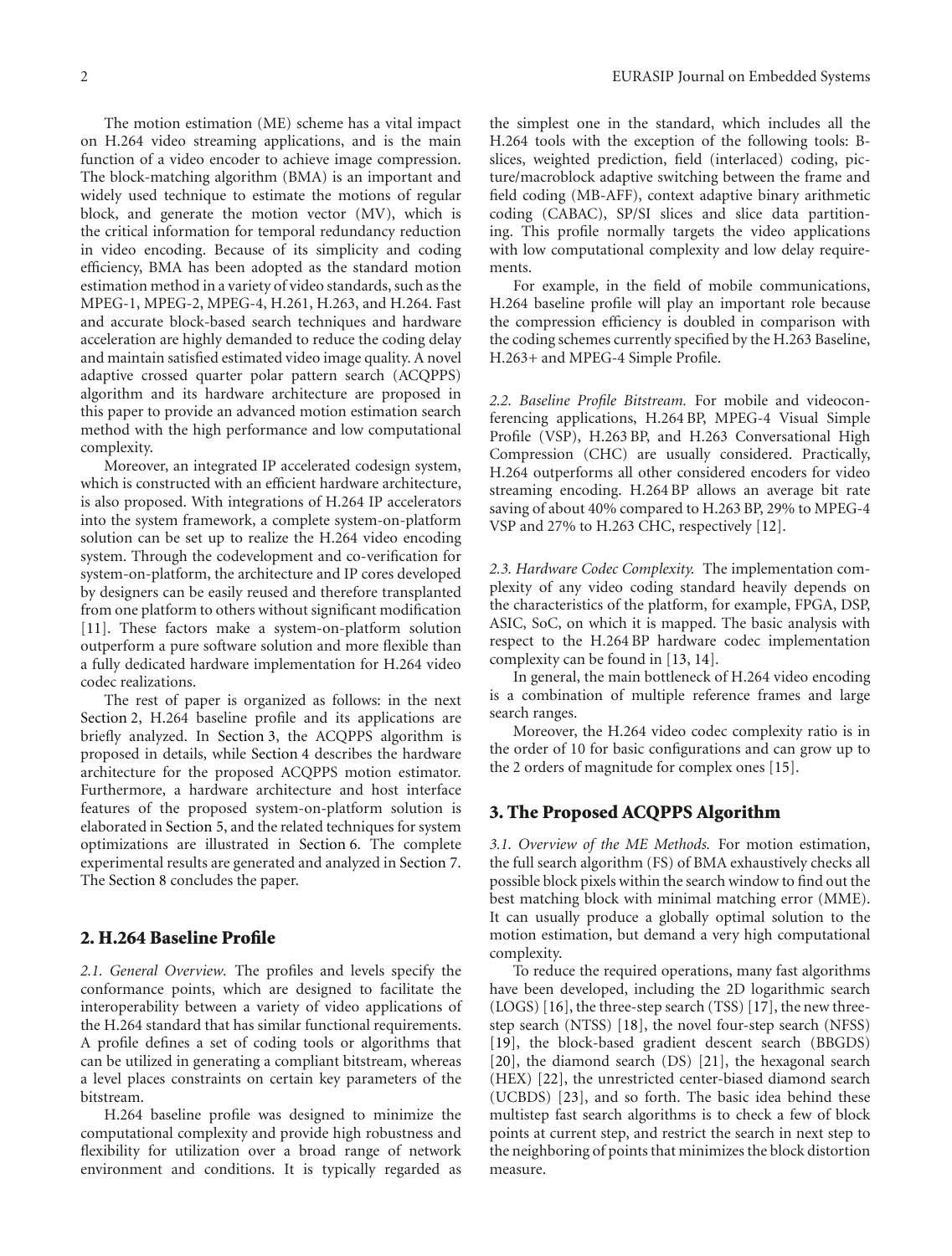These algorithms, however, assume that the error surface of the minimum absolute difference increases monotonically as the search position moves away from the global minimum on the error surface [16]. This assumption would be reasonable in a small region near the global minimum, but not absolutely true for real video signals. To avoid trapped in undesirable local minimum, some adaptive search algorithms have been devised intending to achieve the global optimum or sub-optimum with adaptive search patterns. One of those algorithms is the adaptive rood pattern search (ARPS) [24].

Recently, a few of valuable algorithms have been developed to further improve the search performance, such as the Enhanced Predictive Zonal Search (EPZS) [25, 26] and Unsymmetrical-Cross Multi-Hexagon-grid Search (UMHexagonS) [27], which were even adopted by H.264 as the standard motion estimation algorithms. These schemes, however, are not especially suitable for the hardware implementation, as the search principle of these methods is complicated. If the hardware architecture is required for the realization of H.264 encoder, these algorithms are usually not regarded as the efficient solution.

To improve the search performance and reduce the computational complexity as well, an efficient and fast method, adaptive crossed quarter polar pattern search algorithm (ACQPPS), is therefore proposed in this paper.

*3.2. Algorithm Design Considerations.* It is known that a small search pattern with compactly spaced search points (SP) is more appropriate than a large search pattern containing sparsely spaced search points in detecting small motions [24]. On the contrary, the large search pattern has the advantage of quickly detecting large motions to avoid being trapped into local minimum along the search path and leads to unfavorable estimation, an issue that the small search pattern encounters. It is desirable to use different search patterns, that is, adaptive search patterns, in view of a variety of the estimated motion behaviors.

Three main aspects are considered to improve or speed up the matching procedure for adaptive search methods: (1) type of the motion prediction; (2) selection of the search pattern shape and direction; (3) adaptive length of search pattern. The first two aspects can reduce the number of search points, and the last one is to give more accurate searching result with a large motion.

For the proposed ACQPPS algorithm under H.264 encoding framework, a median type of the predicted motion vector, that is, median vector predictor (MVP) [28], is produced for determining the initial search range. The shape and direction of the search pattern is adaptively selected. The length (radius) of the search arm is adjusted to improve the search. Two main search steps are involved in the motion search: (1) initial search stage; (2) refined search stage. In the initial search stage, some initial search points are selected to obtain an initial MME point. For the refined search, a unit-sized square pattern is applied iteratively to obtain the final best motion vector.

*3.3. Shape of the Search Pattern.* To determine the following search step according to whether the current best matching point is positioned at the center of search range, a new search pattern is devised to detect the potentially optimal search points in the initial search stage. The basic concept is to pick up some initial points along with the polar (circular) search pattern. The center of the search circles is the current block position.

Under the assumption that the matching error surface has a property of monotonic increasing or decreasing, however, some redundant checking points may exist in the initial search stage. It is obvious that some redundant points are not necessary to be examined under the assumption of unimodal distortion surface. To reduce the number of initial checking points and keep the probability of getting optimal matching points as high as possible, a fractional or quarter polar search pattern is used accordingly.

Moreover, it is known that the accuracy of motion predictor is very important to the adaptive pattern search. To improve the performance of adaptive search, extra related motion predictors can be used other than the initial MVP. The extra motion predictors utilized by ACQPPS algorithm only require an extension and a contraction of the initial MVP that can be easily obtained. Therefore, at the crossing of quarter circle and motion predictors, the search method is equipped with the adaptive crossed quarter polar patterns for efficient motion search.

*3.4. Adaptive Directions of the Search Pattern.* The search direction, which is defined by the direction of a quarter circle contained in the pattern, comes from the MVP. Figure 1 shows the possible patterns designed, and Figure 2 depicts how to determine the direction of a search pattern. The patterns employ the directional information of a motion predictor to increase the possibility to get the best MME point for the refined search. To determine an adaptive direction of the search pattern, certain rules are obeyed.

- $(3.4.1)$  If the predicted MV (motion predictor) = 0, set up an initial square search pattern with a pattern size  $= 1$ , around the search center, as shown in Figure 2(a).
- (3.4.2) If the predicted MV falls onto a coordinate axis, that is, PredMV $y = 0$  or PredMV $x = 0$ , the pattern direction is chosen to be E, N, W, or S, as shown in Figures 1(a), 1(c), 1(e), 1(g). In this case, the point at the initial motion predictor is overlapped with an initial search point which is on the N, W, E, or S coordinate axis.
- (3.4.3) If the predicted MV does not fall onto any coordinate axis, and Max{|PredMV*y*|,|PredMV*x*|} *>* 2<sup>∗</sup>Min{|PredMV*y*|,|PredMV*x*|}, the pattern direction is chosen to be E, N, W, or S, as shown in Figure 2(b).
- (3.4.4) If the predicted MV does not fall onto any coordinate axis, and Max $\{|\text{PredMV}_y|, |\text{PredMV}_x|\} \le$ 2<sup>∗</sup>Min{|PredMV*y*|,|PredMV*x*|}, the pattern direction is chosen to be NE, NW, SW, or SE, as shown in Figure 2(c).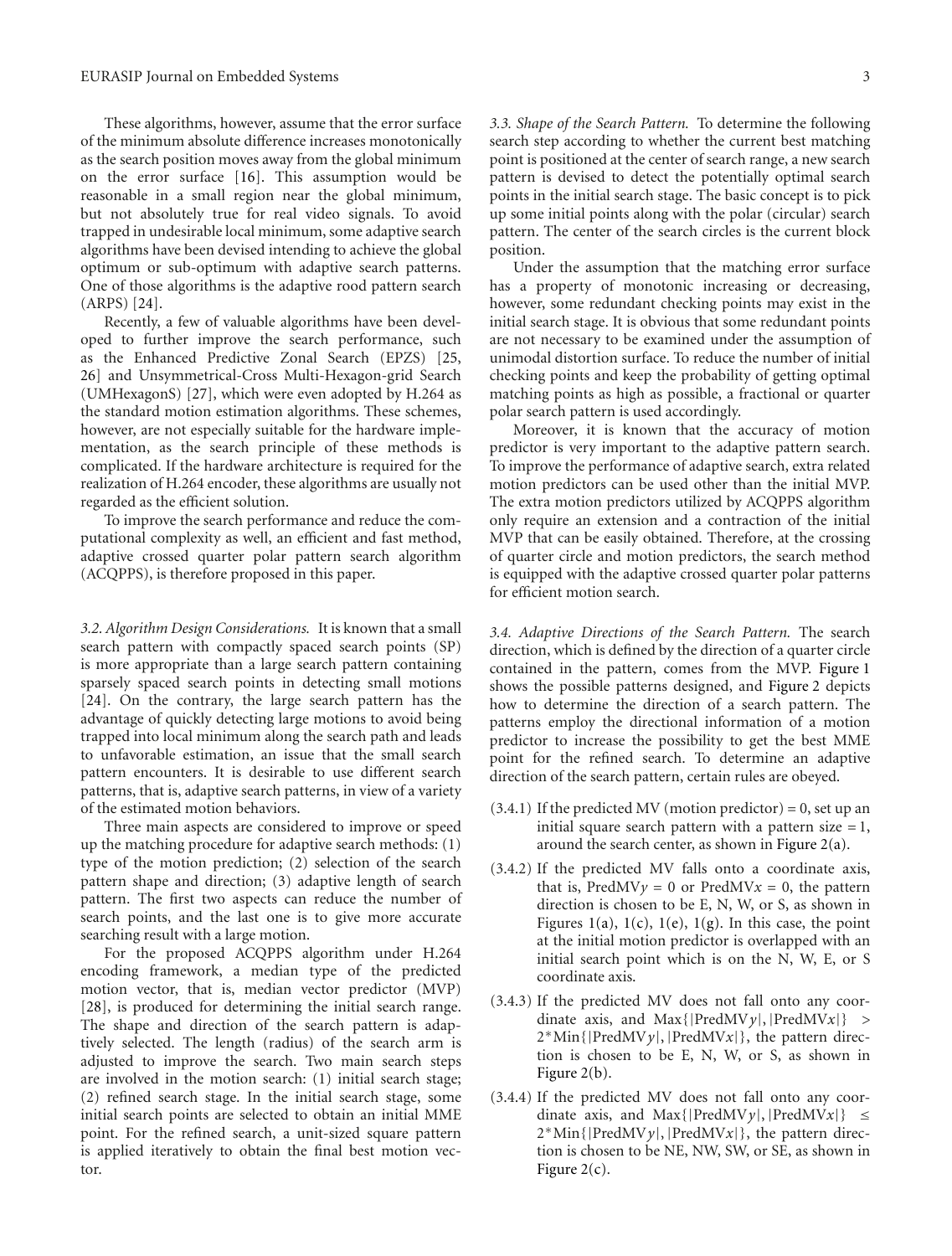

Figure 1: Possible adaptive search patterns designed.

*3.5. Size of the Search Pattern.* To simplify the selection of search pattern size, the horizontal and vertical components of motion predictor is still utilized. The size of search pattern, that is, the radius of a designed quarter polar search pattern, is simply defined as

$$
R = \text{Max}\{|\text{PredMVy}|, |\text{PredMVx}|\},\tag{1}
$$

where *R* is the radius of quarter circle, PredMV*y* and PredMV*x* the vertical and horizontal components of the motion predictor, respectively.

*3.6. Initial Search Points.* After the direction and size of a search pattern are decided, some search points will be selected in the initial search stage. Each search point represents a block to be checked with intensity matching. The initial search points include (when MVP is not zero):

- (1) *the predicted motion vector point;*
- (2) *the center point of search pattern, which represents the candidate block in the current frame;*
- (3) *some points on the directional axis;*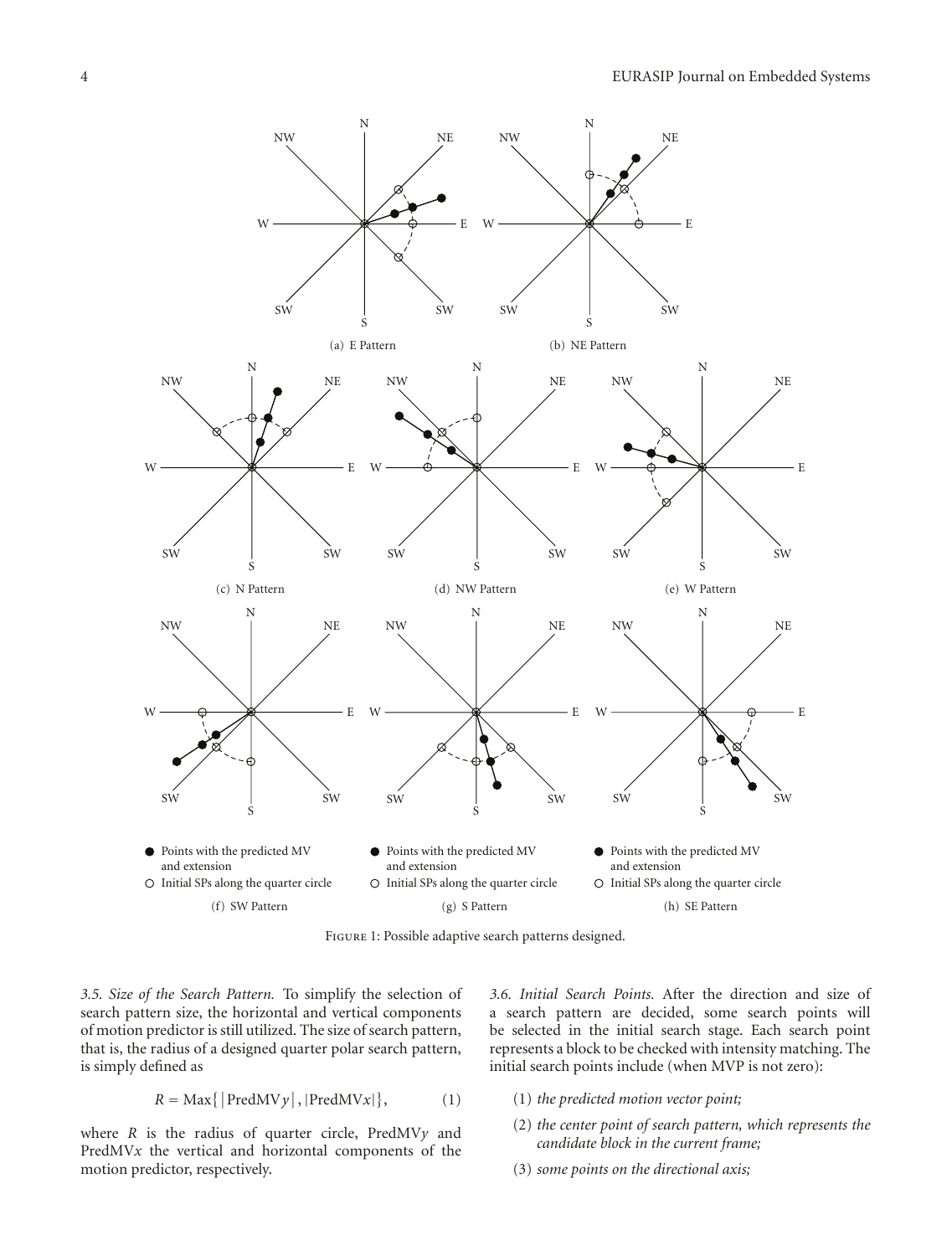

(a)



Point with the predicted MV  $\sum$  Max{|PredMV*y*|, |PredMV*x*|} > 2<sup>\*</sup>Min{|PredMV*y*|, |PredMV*x*|} N/E/W/S pattern selected





Point with the predicted MV  $\sum_{x} \text{Max}\{|{\text{PredMV}_y}|,|{\text{PredMV}_x}|\} \leq 2^* \text{Min}\{|{\text{PredMV}_y}|,|{\text{PredMV}_x}|\}$ NW/NE/SW/SE pattern selected



FIGURE 2: (a) Square pattern size = 1, (b)  $N/W/E/S$  search pattern selected, (c) NW/NE/SW/SE search pattern selected.

TABLE 1: A look-up table for the definition of vertical and horizontal components of initial search points on NW/NE/SW/SE axis.

| $\boldsymbol{R}$ | $ SP_x $ | $ SP_{\nu} $ | R  | $ SP_x $ | $ SP_y $ |
|------------------|----------|--------------|----|----------|----------|
| $\mathbf{0}$     | 0        |              |    |          |          |
| 1                |          |              |    | 5        | ц        |
| $\overline{2}$   |          | 7            |    | 6        |          |
| 3                |          | 7            | 9  | 6        |          |
| $\overline{4}$   | 3        | 3            | 10 |          |          |
| 5                |          |              |    |          |          |

(4) *the extension predicted motion vector point (the point with prolonged length of motion predictor), and the contraction predicted motion vector point (the point with contracted length of motion predictor)*

Normally, if no overlapping exists, there will be totally seven search points selected in the initial search stage, in order to get a point with the MME, which can be used as a basis for the refined search stage thereafter.

If a search point is on the axis of NW, NE, SW, or SE, the corresponding decomposed coordinates of that point will satisfy,

$$
R = \sqrt{\left(\text{SP}_x\right)^2 + \left(\text{SP}_y\right)^2},\tag{2}
$$

where  $SP_x$  and  $SP_y$  are the vertical and horizontal components of a search point on the axis of NW, NE, SW, or SE. Because  $|SP_x|$  is equal to  $|SP_y|$  in this case, then

$$
R = \sqrt{2} \cdot |SP_x| = \sqrt{2} \cdot |SP_y|.
$$
 (3)

Obviously, neither  $|SP_x|$  nor  $|SP_y|$  is an integer, as *R* is always an integer-based radius for block processing. To simplify and reduce the computational complexity of a search point definition on the axis of NW, NE, SW or SE, a look-up table (LUT) is employed, as listed in Table 1. The values of  $SP_x$  and  $SP_y$  are predefined according to the radius *R*, and now they are integers. Figure 3 illustrates some examples of defined initial search points with the look-up table.

When the radius  $R > 20$ , the value of  $|SP_x|$  and  $|SP_y|$  can be determined by

$$
|SP_x| = |SP_y| = \text{Round}\left(\frac{R}{\sqrt{2}}\right). \tag{4}
$$

There are two initial search points related to the extended motion predictors. One is with a prolonged length of motion predictor (extension version), whereas the other is with a reduced length of motion predictor (contraction version). Two scaled factors are adaptively defined according to the radius *R*, for the lengths of those two initial search points can be easily derived from the original motion predictor, as shown in Table 2. The scaled factors are chosen so that the initial search points related to the extension and contraction of the motion predictor can be distributed reasonably around the motion predictor point to obtain the better motion predictor points.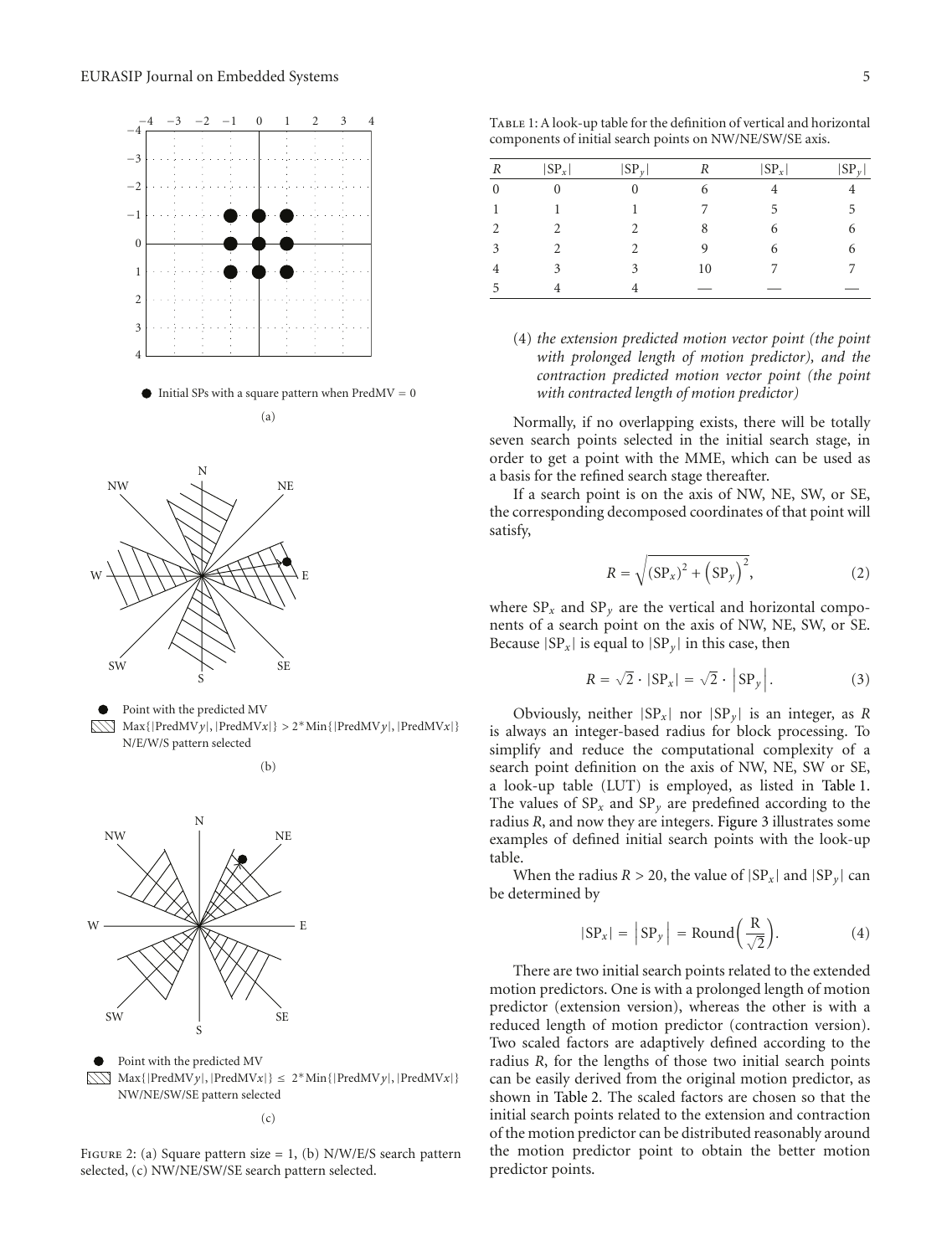

Figure 3: (a) An example of initial search points defined for E pattern using look-up table; (b) an example of initial search points defined for NE pattern using look-up table.

Table 2: Definition of scaled factors for initial search points related to motion predictor.

| R           | Scaled factor for<br>extension $(SF_E)$ | R           | Scaled factor for<br>contraction $(SF_C)$ |
|-------------|-----------------------------------------|-------------|-------------------------------------------|
| $0 \sim 2$  | 3                                       | $0 \sim 10$ | 0.5                                       |
| $3 \sim 5$  | $\mathcal{P}$                           | >10         | 0.75                                      |
| $6 \sim 10$ | 1.5                                     |             |                                           |
| >10         | 1.25                                    |             |                                           |

Therefore, the initial search points related to the motion predictor can be identified as

$$
EMVP = SF_E \cdot MVP,
$$
 (5)

$$
CMVP = SF_C \cdot MVP,
$$
 (6)

where MVP is a point representing the median vector predictor. SF*<sup>E</sup>* and SF*<sup>C</sup>* are the scaled factors for the extension and contraction, respectively. EMVP and CMVP are the initial search points with the prolonged and contracted lengths of predicted motion vector, respectively. If the horizontal or vertical component of EMVP and CMVP is not an integer after the scaling, the component value will be truncated to the integer for video block processing.

#### *3.7. Algorithm Procedure*

*Step 1.* Get a predicted motion vector (MVP) for the candidate block in current frame for the initial search stage.

*Step 2.* Find the adaptive direction of a search pattern by rules (3*.*4*.*1)–(3*.*4*.*4), determine the pattern size "*R*" with the (1), choose initial SPs in the reference frame along the quarter circle and predicted MV using look-up table, (5) and (6).

*Step 3.* Check the initial search points with block pixel intensity measurement, and get an MME point which has a minimum SAD as the search center for the next search stage.

*Step 4.* Refine local search by applying unit-sized square pattern to the MME point (search center), and check its neighboring points with block pixel intensity measurement. If after search, the MME point is still the search center, then stop searching and obtain the final motion vector for the candidate block corresponding to the final best matching point identified in this step. Otherwise, set up the new MME point as the search center, and apply square pattern search to that MME point again, until the stop condition is satisfied.

*3.8. Algorithm Complexity.* As the ACQPPS is a predicted and adaptive multistep algorithm for motion search, the algorithm computational complexity exclusively depends on the object motions contained in the video sequences and scenarios for estimation processing. The main overhead of ACQPPS algorithm lies in the block SAD computations. Some other algorithm overhead, such as the selection of adaptive search pattern direction, the determination of search arm and initial search points, are merely consumed by a combination of if-condition judgments, and thus can be even ignored when compared with block SAD calculations.

If the large, quick, and complex object motions are included in video sequences, the number of search points (NSP) will be reasonably increased. On the contrary, if the small, slow and simple object motions are shown in the sequences, it only requires the ACQPPS algorithm a few of processing steps to finish the motion search, that is, the number of search points is correspondingly reduced.

Unlike the ME algorithms with fixed search ranges, for example, the full search algorithm, it is impractical to precisely identify the number of computational steps for ACQPPS. On an average, however, an approximation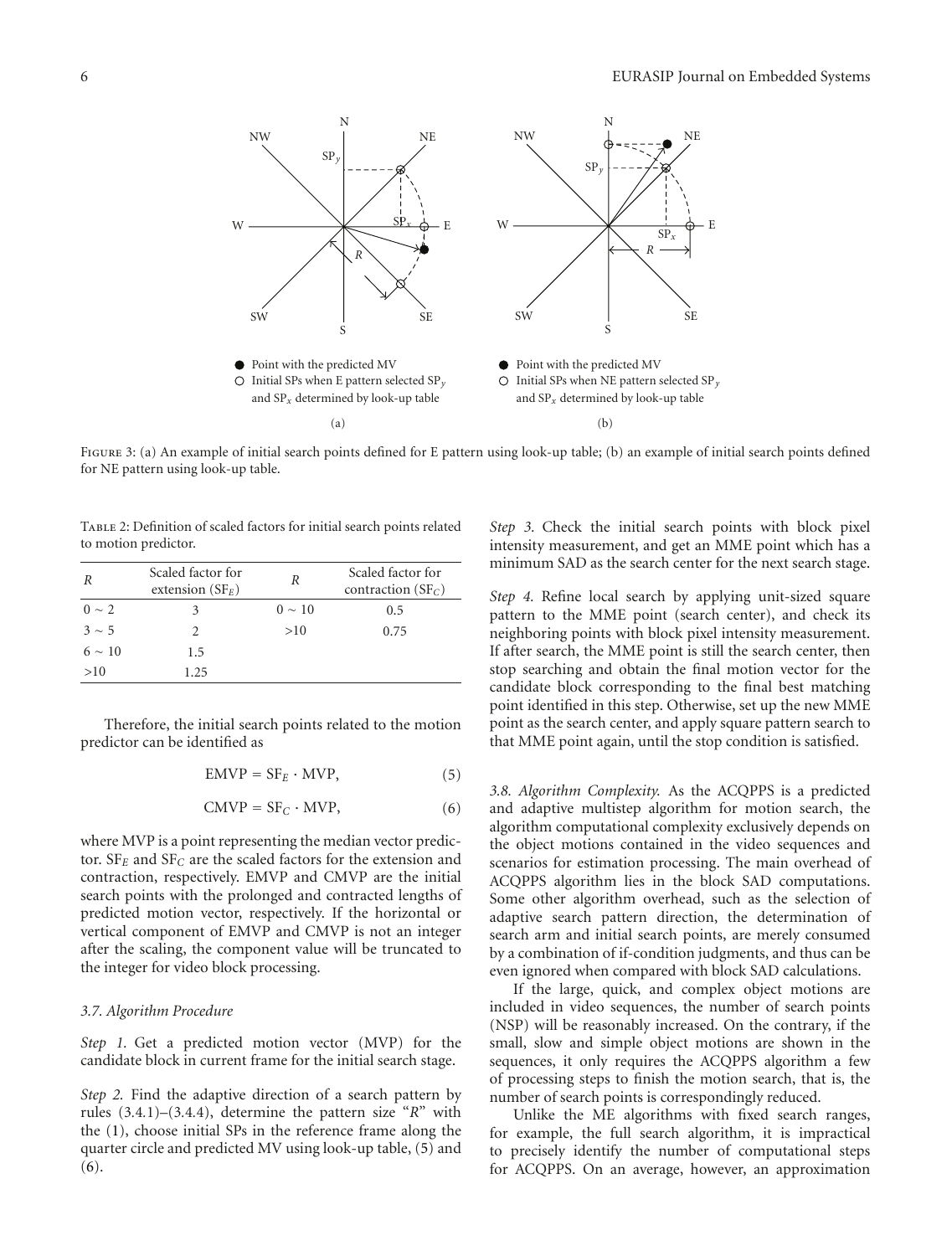

FIGURE 4: A hardware architecture for ACQPPS motion estimator.

equation can be utilized to represent the computational complexity for ACQPPS method. The worst case of motion search for a video sequence is to use the  $4 \times 4$  block size, if the fixed block size is employed. In this case, the number of search points for ACQPPS motion estimation is usually around 12 ∼ 16, according to the practical motion search results. Therefore, the algorithm complexity can be simply identified as, in terms of image size and frame rate,

 $C \approx 16 \times$  Block SAD computations

 $\times$  Number of blocks in a video frame  $\times$  Frame rate, (7)

where the block size is  $4 \times 4$  for the worst case of computations. For a standard software implementation, it actually requires 16 subtractions and 15 additions, that is, 31 arithmetic operations, for each  $4 \times 4$  block SAD calculations. Accordingly, the complexity of ACQPPS is approximately 14 and 60 times less than the one required by full search algorithm with the  $[-7, +7]$  and  $[-15, +15]$  search range, respectively. In practice, the ACQPPS complexity is roughly at the same level as the simple DS algorithm.

## **4. Hardware Architecture of ACQPPS Motion Estimator**

The ACQPPS is designed with low complexity, which is appropriate to be implemented based on a hardware architecture. The hardware architecture takes advantage of the pipelining and parallel operations of the adaptive search patterns, and utilizes a fully pipelined multilevel SAD calculator to improve the computational efficiency and, therefore, reduce the clock frequency reasonably.

As mentioned above, the computation of motion vector for a smallest block shape, that is,  $4 \times 4$  block, is the worst case for calculation. The worst case refers to the percentage usage of the memory bandwidth. It is necessary that the computational efficiency be as high as possible in the worst

case. All of the other block shapes can be constructed from  $4 \times 4$  blocks so that the computation of distortion in  $4 \times 4$ partial solutions and result additions can solve all of the other block shapes.

*4.1. ACQPPS Hardware Architecture.* An architecture for the ACQPPS motion estimator is shown in Figure 4. There are two main stages for the motion vector search, including the initial and refined search, indicated by the hardware semaphore. In the initial search stage, the architecture utilizes the previously calculated motion vectors to produce an MVP for the current block. Some initial search points are generated utilizing the MVP and LUT to define the search range of adaptive patterns. After an MME point is found in this stage, the search refinement will take into effect applying square pattern around MME points iteratively to obtain a final best MME point, which indicates the final best MV for the current block. For motion estimation, the reference frames are stored in SRAM or DRAM, while the current frame and produced MVs are stored in dual-port memory (BRAM). Meanwhile, The LUT also uses the BRAM to facilitate the generation of initial search points.

Figure 5 illustrates a data search flow of the ACQPPS hardware IP with regard to each block motion search. The initial search processing unit (ISPU) is used to generate the initial search points and then perform the initial motion search. To generate the initial search points, previously calculated MVs and an LUT are employed. The LUT contains the vertical and horizontal components of the initial search points defined in Table 1. Both produced MVs and LUT values are stored in BRAM, for they can be accessed through two independent data ports in parallel to facilitate the processing. When the initial search stage is finished, the refined search processing unit (RSPU) is enabled to work. It employs the square pattern around the MME point derived in initial search stage to refine the local motion search. The local refined search steps might be iteratively performed a few of times, until the MME point is still at the search center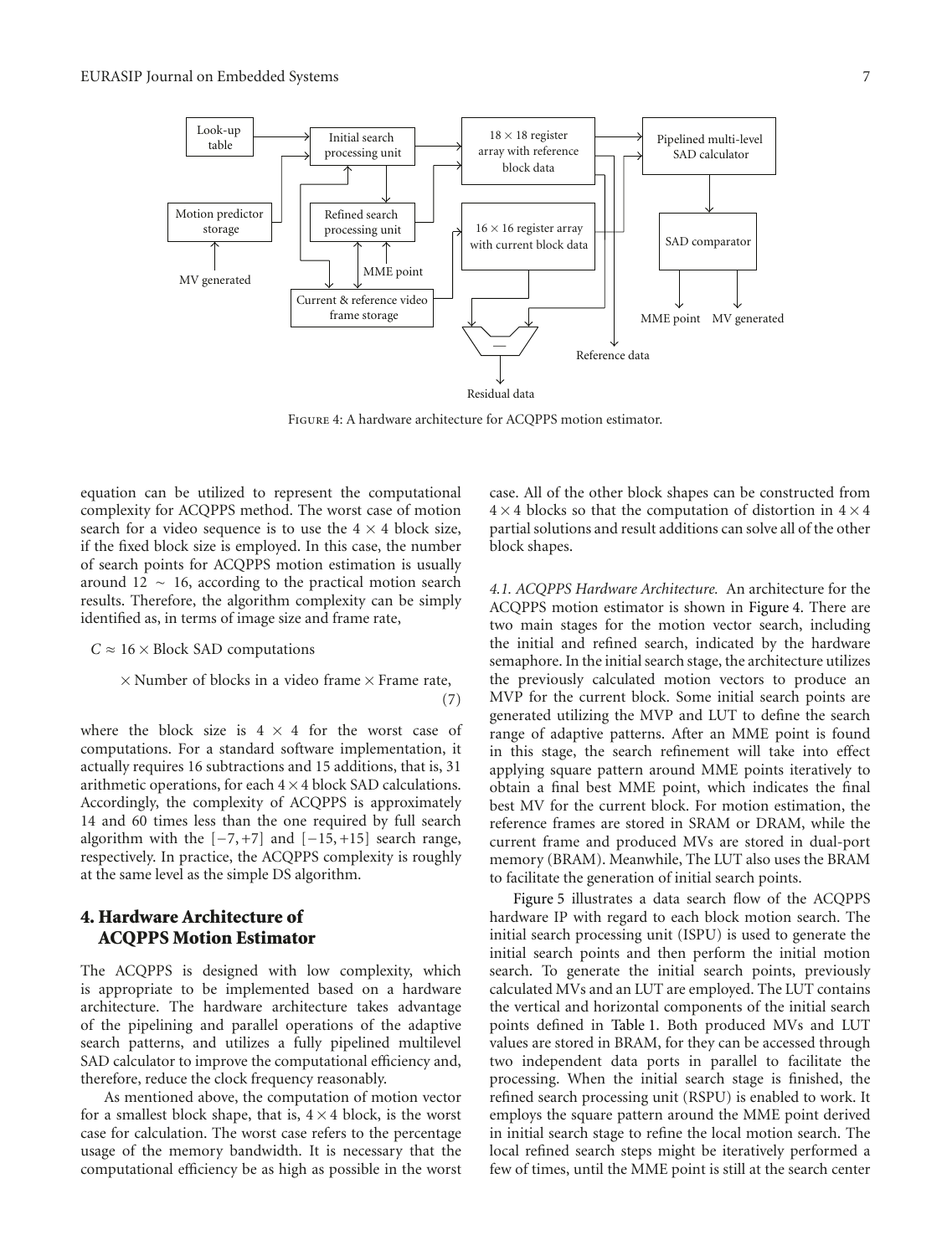

FIGURE 5: (a) A data search flow for the individual block motion estimation when MVP is not zero; (b) a data search flow for the individual block motion estimation when MVP is zero. Note The clock cycles for each task are not on the exact timing scale, only for illustration purpose.

after certain refined steps. The search data flow of ACQPPS IP architecture conforms to the algorithm steps defined in Section 3.7, with further improvement and optimization of hardware parallel and pipelining features.

*4.2. Fully Pipelined SAD Calculator.* As main ME operations are related to SAD calculations that have a critical impact on the performance of hardware-based motion estimator, a fully pipelined SAD calculator is designed to speed up the SAD computations. Figure 6 displays a basic architecture of the pipelined SAD calculator, with the processing support

of variable block sizes. According to the VBS indicated by block shape and enable signals, SAD calculator can employ appropriate parallel and pipelining adder operations to generate SAD result for a searched block. With the parallel calculations of basic processing unit (BPU), it can take 4 clock cycles to finish the  $4 \times 4$  block SAD computations (BPU for  $4 \times 4$  block SAD), and 8 clock cycles to produce a final SAD result for a  $16 \times 16$ block.

To support the VBS feature, different block shapes might be processed based on the prototype of the BPU. In such case, a  $16 \times 16$  macroblock is divided into 16 basic  $4 \times 4$  blocks.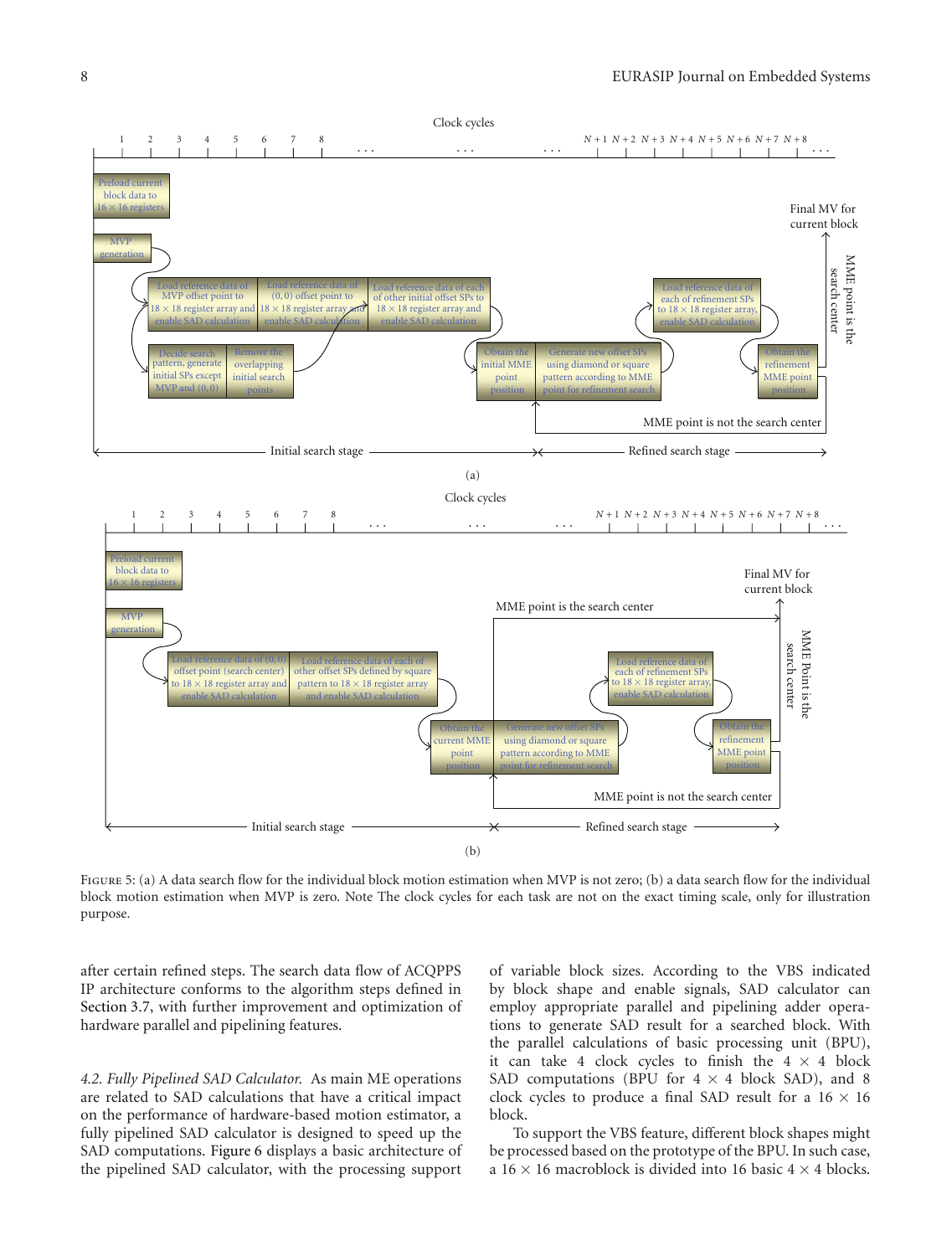

Figure 6: An architecture for pipelined multilevel SAD calculator.



FIGURE 7: Organization of Variable Block Size based on Basic  $4 \times 4$  Blocks.

Other 6 block sizes in H.264, that is,  $16 \times 16$ ,  $16 \times 8$ ,  $8 \times 16$ ,  $8 \times 8$ ,  $8 \times 4$ , and  $4 \times 8$ , can be organized by the combination of basic  $4 \times 4$  blocks, shown in Figure 7, which also describes computing stages for each variable-sized block constructed on the basic  $4 \times 4$  blocks to obtain VBS SAD results.

For instance, for a largest  $16 \times 16$  block, it will require 4 stages of the parallel data loadings from the register arrays to the SAD calculator to obtain a final block SAD result. In this case, the schedule of data loading will be  $\{0, 1, 2, 3\} \rightarrow \{4,$ 5, 6, 7}  $\rightarrow$  {8, 9, 10, 11}  $\rightarrow$  {12, 13, 14, 15}, where "{}"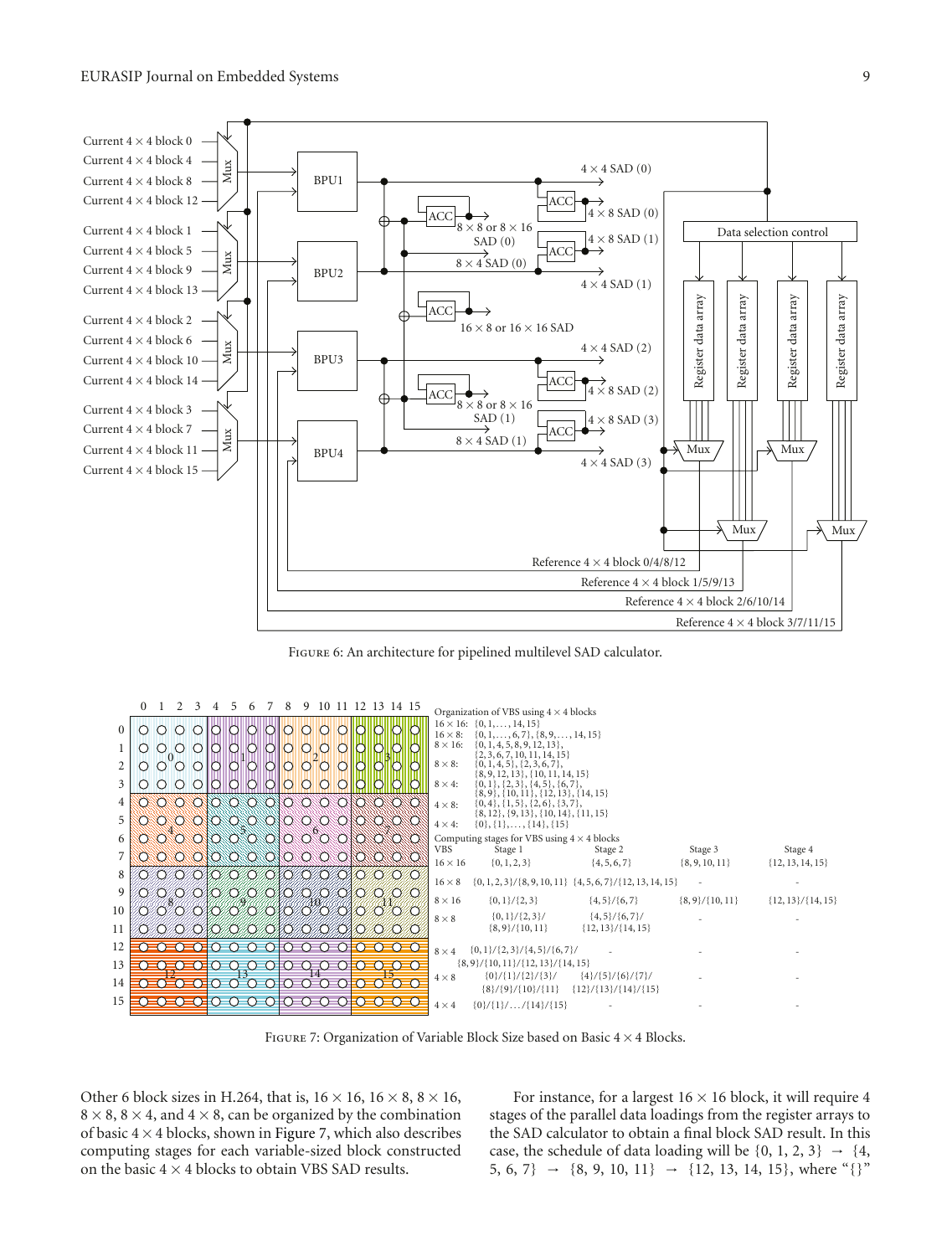indicates each parallel pixel data input with the current and reference block data.

*4.3. Optimized Memory Structure.* When a square pattern is used to refine the MV search results, the mapping of the memory architecture is important to speed up the performance. In our design, the memory architecture will be mapped onto a 2D register space for the refined stage. The maximum size of this space is  $18 \times 18$  with pixel bit depth, that is, the mapped register memory can accommodate a largest  $16 \times 16$  macroblock plus the edge redundancy for the rotated data shift and storage operations.

A simple combination of parallel register shifts and related data fetches from SRAM can reduce the memory bandwidth, and facilitate the refinement processing, as many of the pixel data for searching in this stage remain unchanged. For example, 87.89% and 93.75% of the pixel data will stay unchanged, when the (1,−1) and (1,0) offset searches for the  $16 \times 16$  block are executed, respectively.

*4.4. SAD Comparator.* The SAD comparator is utilized to compare the previously generated block SAD results to obtain a final estimated MV which corresponds to the best MME point that has the minimum SAD with the lowest block pixel intensity. To select and compare the proper block SAD results as shown in Figure 6, the signals of different block shapes and computing stages are employed to determine the appropriate mode of minimum SAD to be utilized.

For example, if the  $16 \times 16$  block size is used for motion estimation, the  $16 \times 16$  block data will be loaded into the BPU for SAD calculations. Each  $16 \times 16$  block requires 4 computing stages to obtain a final block SAD result. In this case, the result mode of "16  $\times$  8 or 16  $\times$  16 SAD" will be first selected. Meanwhile, the signal of computing stages is also used to indicate the valid input to the SAD comparator for retrieving proper SAD results from BPU, and thus obtain the MME point with a minimum SAD for this block size.

The best MME point position obtained by SAD comparator is further employed to produce the best matched reference block data and residual data which are important to other video encoding functions, such as mathematical transforms and motion compensation, and so forth.

## **5. Virtual Socket System-on-Platform Architecture**

The bitstream and hardware complexity analysis derived in Section 2 helps guiding both the architecture design for prototyping IP accelerated system and the optimized implementation of an H.264 BP encoding system based on that architecture.

*5.1. The Proposed System-On-Platform Architecture.* A variety of options, switches, and modes required in video bitstream actually results in the increasing interactions between different video tasks or function-specific IP blocks.

Consequently, the functional oriented and fully dedicated architectures will become inefficient, if high levels of the flexibility are not provided in the individual IP modules. To make the architectures remain efficient, the hardware blocks need optimization to deal with the increasing complexity for visual objects processing. Besides, the hardware must keep flexible enough to manage and allocate various resources, memories, computational video IP accelerators for different encoding tasks. In view of that the programmable solutions will be preferable for video codec applications with programmable and reconfigurable processing cores, the heterogeneous functionality and the algorithms can be executed on the same hardware platform, and upgraded flexibly by software manipulations.

To accelerate the performance on processing cores, parallelization will be demanded. The parallelization can take place at different levels, such as task, data, and instruction. Furthermore, the specific video processing algorithms performed by IP accelerators or processing cores can improve the execution efficiency significantly. Therefore, the requirements for H.264 video applications are so demanding that multiple acceleration techniques may be combined to meet the real-time conditions. The programmable, reconfigurable, heterogeneous processors are the preferable choice for an implementation of H.264 BP video encoder. Architectures with the support for concurrent performance and hardware video IP accelerators are well applicable for achieving the real-time requirement imposed by the H.264 standard.

Figure 8 shows the proposed extensible system-onplatform architecture. The architecture consists of a programmable and reconfigurable processing core which is built upon FPGA, and two extensible cores with RISC and DSP. The RISC can take charge of general sequences control and IP integration information, give mode selections for video coding, and configure basic operations, while DSP can be utilized to process the particular or flexible computational tasks.

The processing cores are connected through the heterogeneous integrated onplatform memory spaces for the exchange of control information. The PCI/PCMCIA standard bus provides a data transfer solution for the host connected to the platform framework, reconfigures and controls the platform in a flexible way. Desirable video IP accelerators will be integrated in the system platform architecture to improve the encoding performance for H.264 BP video applications.

*5.2. Virtual Socket Management.* The concept of virtual socket is thus introduced to the proposed system-onplatform architecture. Virtual socket is a solution for the host-platform interface, which can map a virtual memory space from the host environment to the physical storage on the architecture. It is an efficient mechanism for the management of virtual memory interface and heterogeneous memory spaces on the system framework. It enables a truly integrated, platform independent environment for the hardware-software codevelopment.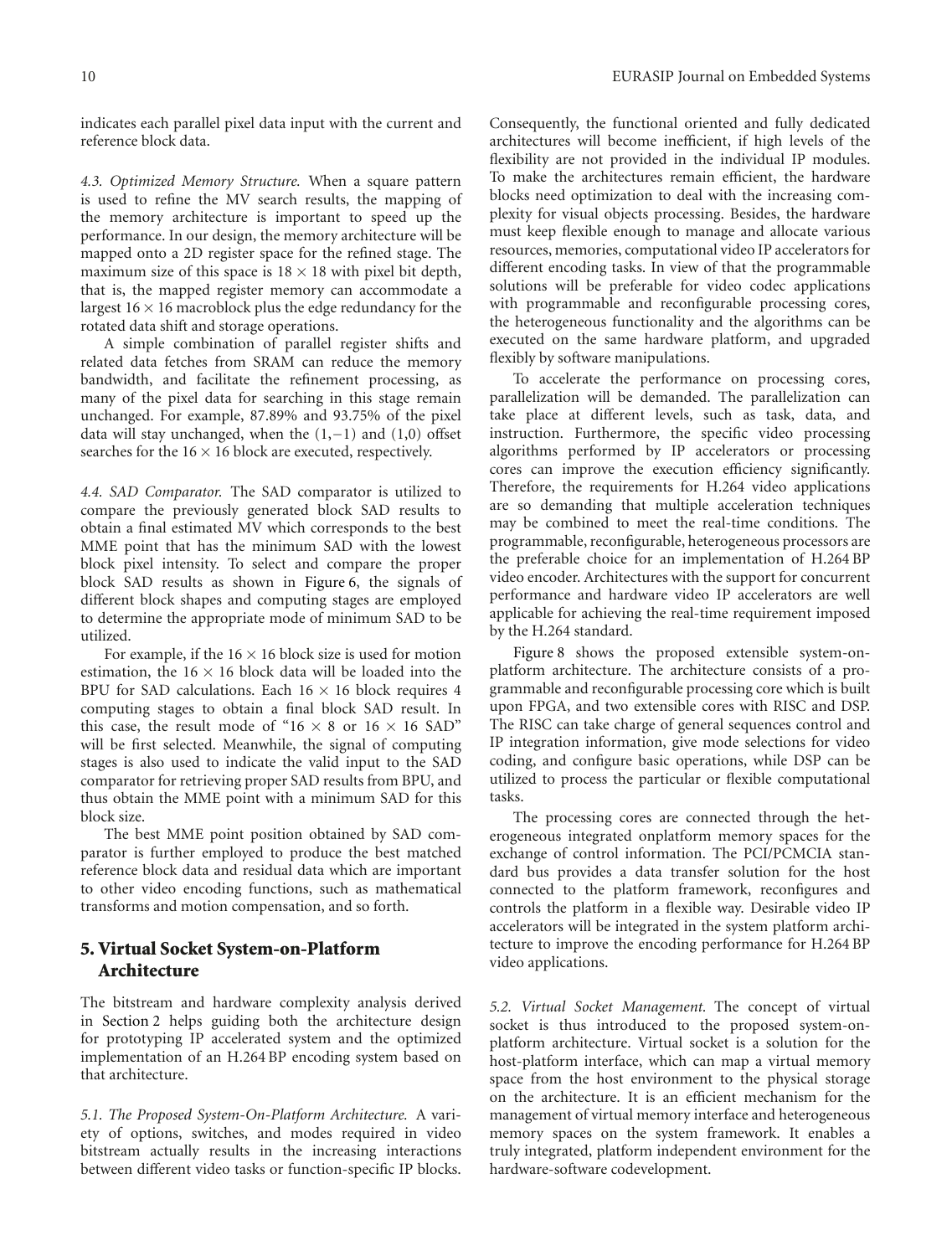

Figure 8: The proposed extensible system-on-platform hardware architecture.

Through the virtual socket interface, a few of virtual socket application programming interface (API) function calls can be employed to make the generic hardware functional IP accelerators automatically map the virtual memory addresses from the host system to different memory spaces on the hardware platform. Therefore, with the efficient virtual socket memory organization, the hardware abstraction layer will provide the system architecture with simplified memory access, interrupt based control and shielded interactions between the platform framework and the host system. Through the integration of IP accelerators to the hardware architecture, the system performance will be improved significantly.

The codesign virtual socket host-platform interface management and system-on-platform hardware architecture actually provide a useful embedded system approach for the realization of advanced and complicated H.264 video encoding system. Hence, the IP accelerators on FPGA, together with the extensible DSP and RISC, construct an efficient programmable embedded solution to perform the dedicated and real-time video processing tasks. Moreover, due to the various video configurations for H.264 encoding, the physically implemented virtual socket interface as well as APIs can easily enable the encoder configurations, data manipulations and communications between the host computer system and hardware architecture, in return facilitate the system development for H.264 video encoders.

*5.3. Integration of IP Accelerators.* The IP accelerator illustrated here can be any H.264 compliant hardware block which is defined to handle a computationally extensive task for video applications without a specific design for interaction controls between IP and the host. For encoding, the basic modules to be integrated include Motion Estimator, Discrete Cosine Transform and Quantization (DCT/Q), Deblocking Filter and Context Adaptive Variable Length Coding (CAVLC), while Inverse Discrete Cosine Transform and Inverse Quantization (IDCT*/*Q−<sup>1</sup> ), and Motion Compensation (MC) for decoding. An IP memory interface is provided by the architecture to achieve the integration. All IP modules are connected to the IP memory interface, which provides accelerators a straight way to exchange data between the host and memory spaces. Interrupt signals can be generated by accelerators when demanded. Moreover, to control the concurrent performance of accelerators, an IP bus arbitrator is designed and integrated in the IP memory interface, for the interface controller to allocate appropriate memory operation time for each IP module, and avoid the memory access conflicts possibly caused by heterogeneous IP operations.

IP interface signals are configured to connect the IP modules to the IP memory interface. It is likely that each accelerator has its own interface requirement for interaction between the platform and IP modules. To make the integration easy, it is required that certain common interface signals be defined to link IP blocks and memory interface together. With the IP interface signals, the accelerators will focus on their own computational tasks, and thus the architecture efficiency can be improved. Practically, the IP modules can be flexibly reused, extended, and migrated to other independent platforms very easily. Table 3 defines the necessary IP interface signals for the proposed architecture. IP modules only need to issue the memory requests and access parameters to the IP memory interface, and rest of the tasks are taken by platform controllers. This feature is especially useful when motion estimator is integrated in the system.

*5.4. Host Interface and API Function Calls.* The host interface provides the architecture with necessary data for video processing. It can also control video accelerators to operate in sequential or parallel mode, in accordance with the H.264 video codec specifications. The hardware-software partitioning is simplified so that the host interface can focus on the data communication as well as flow control for video tasks, while hardware accelerators deal with local memory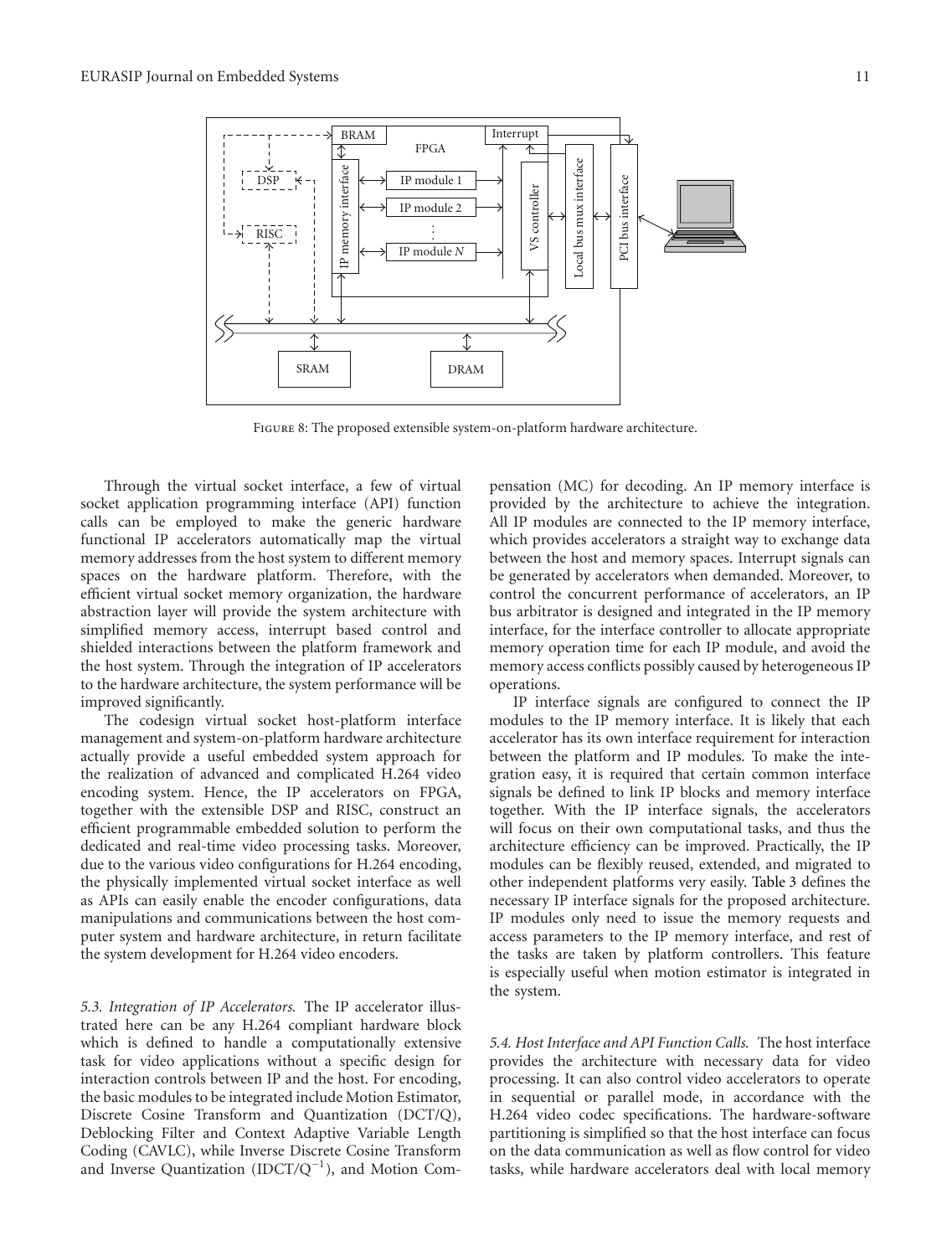TABLE 3: IP interface signals.

| Interface signals                             | Description                                                                  |
|-----------------------------------------------|------------------------------------------------------------------------------|
| Clk, reset, start                             | Platform signals for IP                                                      |
| Input_Valid,<br>Output_Valid                  | Valid strobes for IP memory access                                           |
| Data_In, Data_Out                             | Input and output memory data for IP                                          |
| Memory_Read                                   | IP request for memory read                                                   |
| Mem_HW Accel, offset,<br>count                | IP number, offset, and data count<br>provided by IP/Host for memory<br>read  |
| Mem_HW Accel1,<br>offset1, count1             | IP Number, offset, and data count<br>provided by IP/Host for memory<br>write |
| Mem_Read_Req<br>Mem_Write_Req                 | IP bus request for memory<br>access                                          |
| Mem_Read_Release_Req<br>Mem_Write_Release_Req | IP bus release request for<br>memory access                                  |
| Mem Read Ack                                  | IP bus request grant for                                                     |
| Mem_Write_Ack                                 | memory access                                                                |
| Mem Read Release Ack                          | IP bus release grant for                                                     |
| Mem_Write_Release_Ack                         | memory access                                                                |
| Done                                          | IP interrupt signal                                                          |

accesses and video codec functions. Therefore, the software abstraction layer covers the feature of data exchange and video task flow control for hardware performance.

A set of related virtual socket API functions is defined to implement the host interface features. The virtual socket APIs are software function calls coded in C/C++, which perform data transfers and signal interactions between the host and hardware system-on-platform. The virtual socket API as a software infrastructure can be utilized by a variety of video applications to control the implementation of hardware feature defined. With virtual socket APIs, the manipulation of video data in local memories can be executed conveniently. Therefore, the efficiency of hardware and software interactions can be kept high.

## **6. System Optimizations**

*6.1. Memory Optimization.* Due to the significant memory access requirement for video encoding tasks, a large amount of clock cycles is consumed by the processing core while waiting for the data fetch from local memory spaces. To reduce or avoid the overhead of memory data access, the memory storage of video frame data can be organized to utilize multiple independent memory spaces (SRAM and DRAM) and dual-port memory (BRAM), in order to enable the parallel and pipelined memory access during the video encoding. This optimized requirement can practically provide the system architecture with the multi-port memory storage to reduce the data access bandwidth for each of the individual memory space.

Furthermore, with the dual-port data access, DMA can be scheduled to transfer a large amount of video frame data through PCI bus and virtual socket interface in parallel with

the operations of encoding tasks, so that the processing core will not suffer memory and encoding latency. In such case, the data control flow of video encoding will be managed to make the DMA transfer and IP accelerator operations in fully parallel and pipelined stages.

*6.2. Architecture Optimization.* As the main video encoding functions (such as ME, DCT/Q, IDCT/Q−1, MC, Deblocking Filter, and CAVLC) can be accelerated by IP modules, the interconnection between those video processing accelerators has an important impact on the overall system performance. To make the IP accelerators execute main computational encoding routines in full parallel and pipelining mode, the IP integration architecture has to be optimized. A few of caches are inserted between the video IP accelerators to facilitate the encoding concurrent performance. The caches can be organized as parallel dual-port memory (BRAM) or pipelined memory (FIFO). The interconnection control of data streaming between IP modules will be defined using those caches targeting to eliminate the extra overhead of processing routines, for encoding functions can be operated in full parallel and pipelining stages.

*6.3. Algorithm Optimization.* The complexity of encoding algorithms can be modified when the IP accelerators are shaping. This optimization can be taken after choosing the most appropriate modes, options, and configurations for the H.264 BP applications. It is known that the motion estimator requires the major overhead for encoding computations. To reduce the complexity of motion estimation, a very efficient and fast ACQPPS algorithm and corresponding hardware architecture have been realized based on the reduction of spatio-temporal correlation redundancy. Some other algorithm optimizations can also be executed. For example, a simple algorithm optimization may be applied to mathematic transform and quantization. As many blocks tend to have minimal residual data after the motion compensation, the mathematic transform and quantization for motion-compensated blocks can be ignored, if SAD of such blocks is lower than a prescribed threshold, in order to facilitate the processing speed.

The application of memory, algorithm, and architecture optimizations combined in the system can meet the major challenges for the realization of video encoding system. The optimization techniques can be employed to reduce the encoding complexity and memory bandwidth, with the welldefined parallel and pipelining data streaming control flow, in order to implement a simplified H.264 BP encoder.

*6.4. An IP Accelerated Model for Video Encoding.* An optimized IP accelerated model is presented in Figure 9 for a realization of simplified H.264 BP video encoder. In this architecture, BRAM, SRAM, and DRAM are used as multiport memories to facilitate video processing. The current video frame is transferred by DMA and stored in BRAM. Meanwhile, IP accelerators fetch the data from BRAM and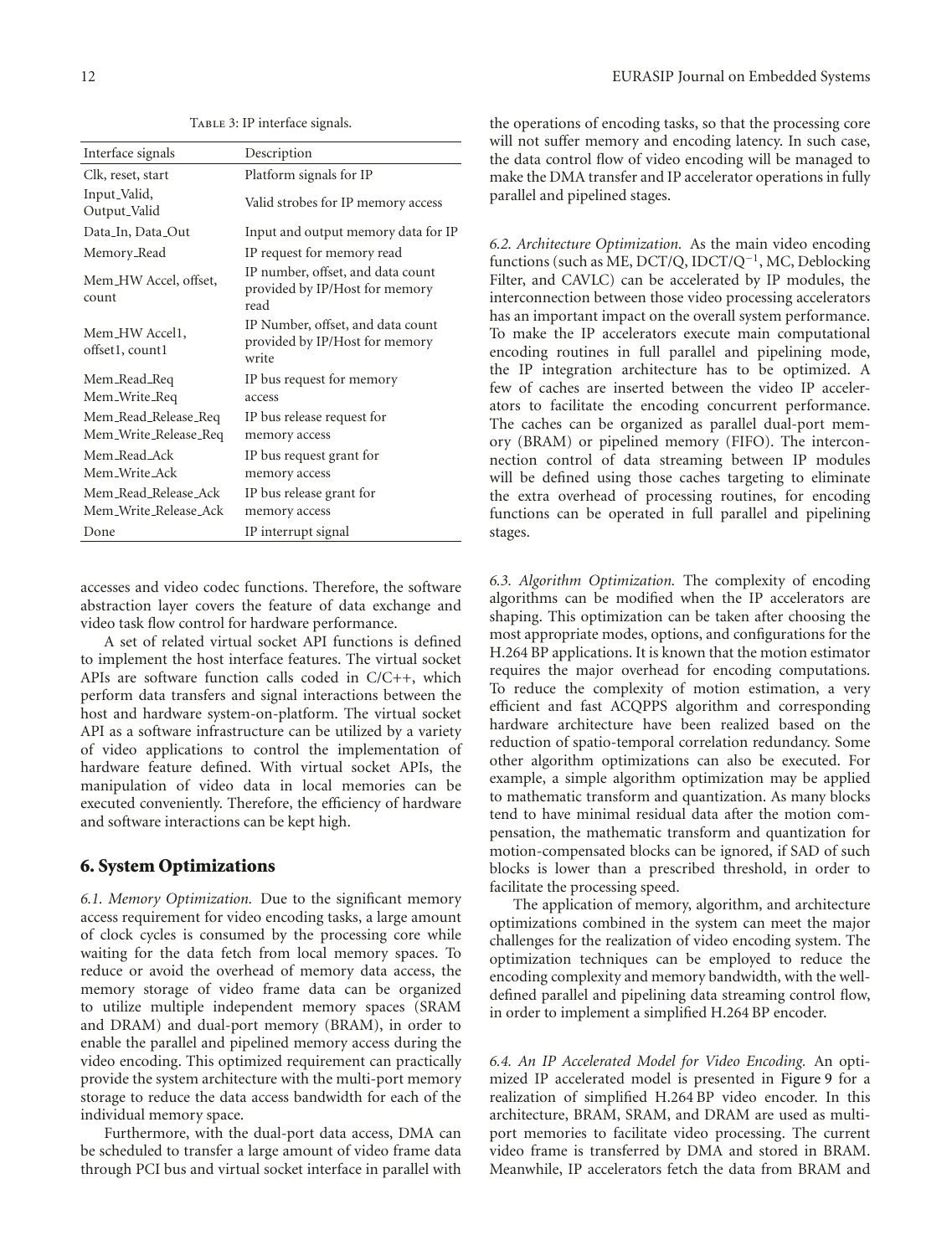

Figure 9: An optimized architecture for simplified H.264 BP video encoding system.



Figure 10: A video task partitioning and data control flow for the optimized system architecture.

start video encoding routines. As BRAM is a dual-port memory, the overhead of DMA transfer is eliminated by this dual-port cache.

This IP accelerated system model includes the memory, algorithm, and architecture optimization techniques to enable the reduction and elimination of the overhead resulted from the heterogeneous video encoding tasks. The

video encoding model provided in this architecture is compliant with H.264 standard specifications.

A data control flow based on the video task partitioning is shown in Figure 10. According to the data streaming, it is obvious that the parallel and pipelining operations dominate in the whole part of encoding tasks, which are able to yield an efficient processing performance.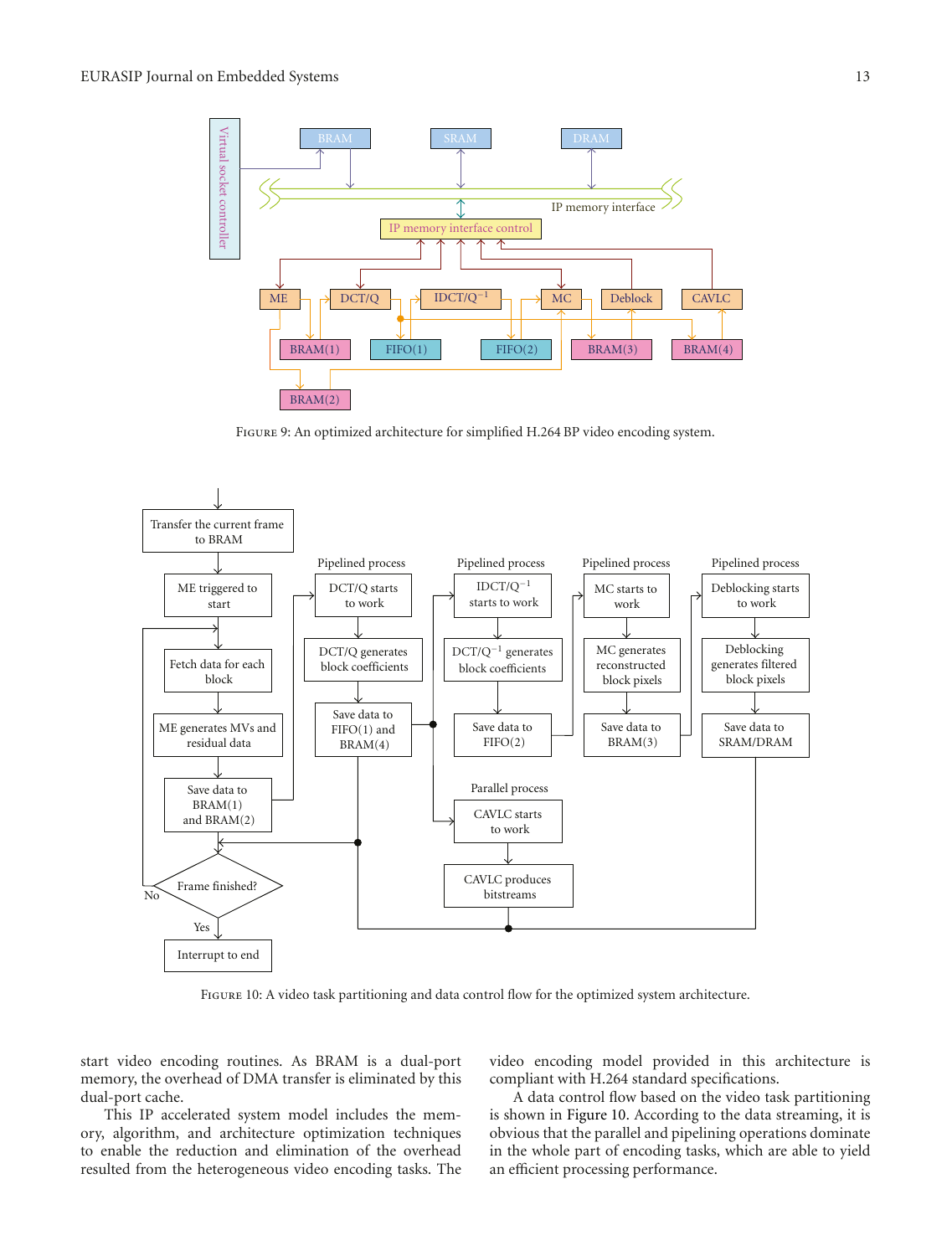## **7. Implementations**

The proposed ACQPPS algorithm is integrated and verified under H.264 JM Reference Software [28], while the hardware architectures, including the ACQPPS motion estimator and system-on-platform framework, are synthesized with Synplify Pro 8.6.2, implemented using Xilinx ISE 8.1i SP3 targeting Virtex-4 XC4VSX35FF668-10, based on the WILDCARD-4 [29].

The system hardware architecture can sufficiently process the QCIF/SIF/CIF video frames with the support of onplatform design resources. The Virtex-4 XC4VSX35 contains 3,456 Kb BRAM [30], 192 XtremeDSP (DSP48) slices [31], and 15,360 logic slices, which are equivalent to almost 1 million logic gates. Moreover, WILDCARD-4 integrates the large-sized 8 MB SRAM and 128 MB DRAM. With the sufficient design resources and memory support, the whole video frames of QCIF/SIF/CIF can be directly stored in the on-platform memories for the efficient hardware processing.

For example, if a CIF YUV (YCbCr) 4:2:0 video sequence is encoded with the optimized hardware architecture proposed in Figure 9, the total size of each current frame is 148.5 Kb. Therefore, each of the current CIF frame can be transferred from host system and directly stored in BRAM for motion estimation and video encoding, whereas the generated reference frames are stored in SRAM or DRAM. The SRAM and DRAM can accommodate a maximum of up to 55 and 882 CIF reference frames, respectively, which are more than enough for the practical video encoding process.

*7.1. Performance of ACQPPS Algorithm.* A variety of video sequences which contain different amount of motions, listed in Table 4, is examined to verify the algorithm performance for real-time encoding (30 fps). All sequences are in the format of YUV (YCbCr) 4:2:0 with luminance component to be processed for ME. The frame size of sequences varies from QCIF to SIF and CIF, which is the typical testing condition. The targeted bit rate is from 64 Kbps to 2 Mbps. SAD is used as the intensity matching criterion. The search window is [−15, +15] for FS. EPZS uses extended diamond pattern and PMVFAST pattern [32] for its primary and secondary refined search stages. It also enables the window based, temporal, and spatial memory predictors to perform advanced motion search. UMHexagonS utilizes search range prediction and default scale factor optimized for different image sizes. Encoded frames are produced in a sequence of IPP, *...* PPP, as H.264 BP encoding is employed. For reconstructed video quality evaluation, the frame-based average peak signal-tonoise ratio (PSNR) and number of search points (NSP) per MB (16  $\times$  16 pixels) are measured. Video encoding is configured with the support of full-pel motion accuracy, single reference frame and VBS. As VBS is a complicated feature defined in H.264, to make easy and practical the calculation of NSP regarding different block sizes, all search points for variable block estimation are normalized to the search points regarding the MB measurement, so that the NSP results can be evaluated reasonably.

The implementation results in Tables 6 and 7 show that the estimated image quality produced by ACQPPS, in

Table 4: Video sequences for experiment with real-time frame rate.

| Sequence (bit rate Kbps) | Size/frame rate | No. of frames |
|--------------------------|-----------------|---------------|
| Foreman (512)            | QCIF/30 fps     | 300           |
| Carphone (256)           | QCIF/30 fps     | 382           |
| News (128)               | QCIF/30 fps     | 300           |
| $Miss_Am(64)$            | QCIF/30 fps     | 150           |
| Suzie (256)              | QCIF/30 fps     | 150           |
| Highway (192)            | QCIF/30 fps     | 2000          |
| Football (2048)          | $SIF/30$ fps    | 125           |
| Table_Tennis (1024)      | $SIF/30$ fps    | 112           |
| Foreman (1024)           | $CIF/30$ fps    | 300           |
| Mother_Daughter (128)    | $CIF/30$ fps    | 300           |
| Stefan (2048)            | $CIF/30$ fps    | 90            |
| Highway $(512)$          | $CIF/30$ fps    | 2000          |

Table 5: Video sequences for experiment with low bit and frames rates.

| No. of frames<br>Size/frame rate |
|----------------------------------|
| $QCIF/7.5$ fps<br>75             |
| $QCIF/7.5$ fps<br>95             |
| QCIF/15 fps<br>150               |
| QCIF/15 fps<br>75                |
| QCIF/15 fps<br>75                |
| QCIF/15 fps<br>1000              |
| SIF/10 fps<br>40                 |
| $SIF/10$ fps<br>35               |
| $CIF/10$ fps<br>100              |
| $CIF/10$ fps<br>100              |
| $CIF/10$ fps<br>30               |
| $CIF/10$ fps<br>665              |
|                                  |

terms of PSNR, is very close to that from FS, while the number of average search points is dramatically reduced. The PSNR difference between ACQPPS and FS is in the range of −0*.*13 dB ∼ 0 dB. In most cases, PSNR degradation of ACQPPS is less than 0.06 dB, as compared to FS. In some cases, PSNR results of ACQPPS can be approximately equivalent or equal to those generated from FS. When compared with other fast search methods, that is, DS (small pattern), UCBDS, TSS, FSS and HEX, ACQPPS result is able to outperform their performance. ACQPPS can always yield higher PSNR than those fast algorithms. In this case, ACQPPS can obtain an average PSNR of +0*.*56 dB higher than those algorithms with evaluated video sequences.

Besides, ACQPPS performance is comparable to that of the complicated and advanced EPZS and UMHexagonS algorithms, as it can achieve an average PSNR in the range of −0*.*07 dB ∼ +0*.*05 dB and −0*.*04 dB ∼ +0*.*08 dB, as compared to EPZS and UMHexagonS, respectively.

In addition to the real-time video sequence encoding with 30 fps, many other application cases, such as the mobile scenario and videoconferencing, require video encoding under the low bit and frame rate environment with less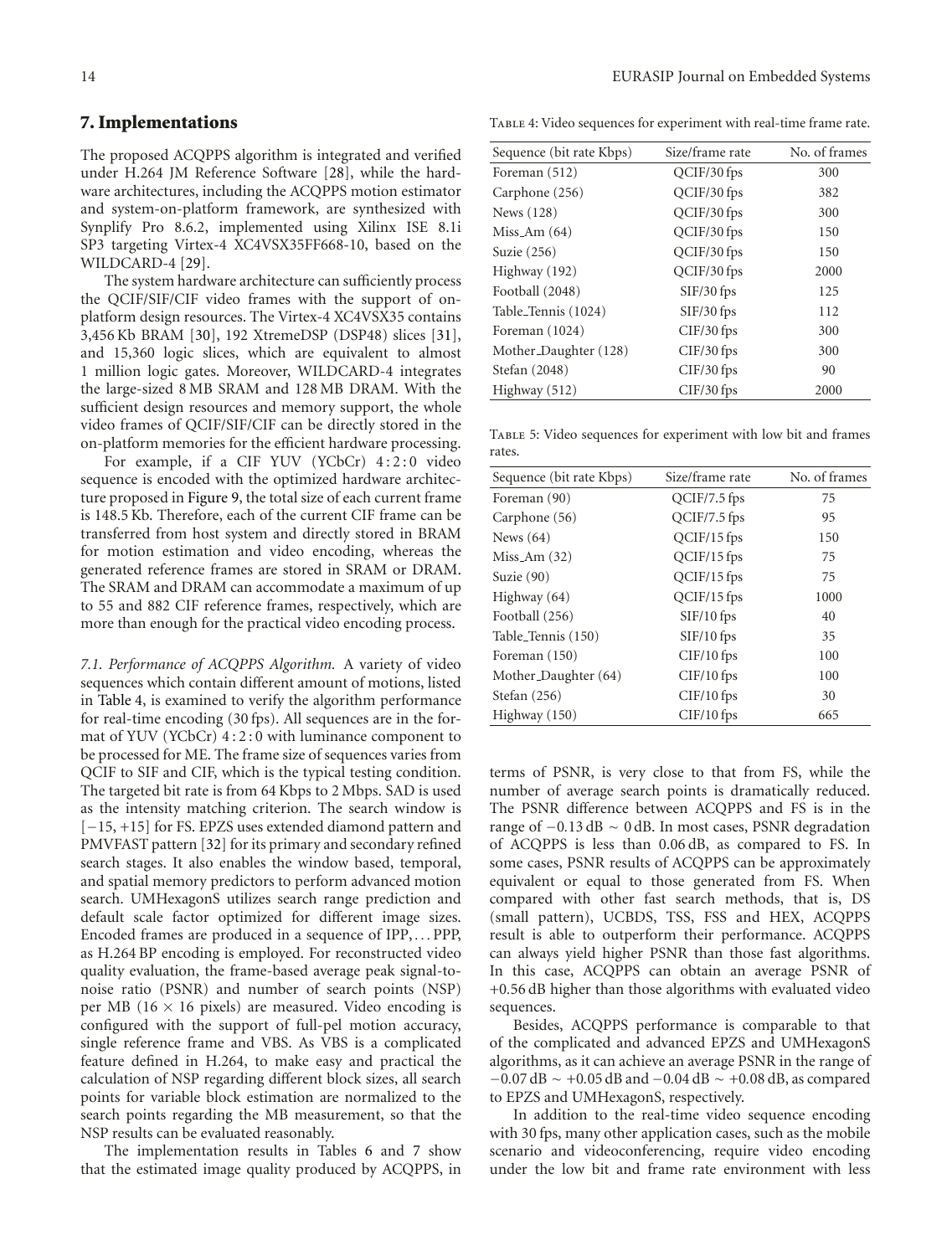Table 6: Average PSNR performance for experiment with real-time and frame rate.

| FS<br><b>TSS</b><br><b>UCBDS</b><br><b>FSS</b><br><b>HEX</b><br><b>EPZS</b><br>DS<br><b>UMHexagonS</b><br>Sequence | <b>ACOPPS</b><br>38.42 |
|--------------------------------------------------------------------------------------------------------------------|------------------------|
|                                                                                                                    |                        |
| Foreman (OCIF)<br>38.45<br>38.09<br>37.93<br>38.27<br>38.19<br>37.87<br>38.44<br>38.48                             |                        |
| Carphone (QCIF)<br>36.23<br>36.24<br>36.04<br>36.42<br>36.43<br>36.16<br>36.30<br>36.37                            | 36.37                  |
| News (OCIF)<br>37.29<br>37.25<br>37.43<br>37.26<br>37.35<br>37.28<br>37.35<br>37.44                                | 37.43                  |
| Miss_Am (QCIF)<br>39.00<br>38.94<br>39.01<br>38.98<br>39.07<br>39.01<br>39.01<br>39.01                             | 39.03                  |
| Suzie (OCIF)<br>38.54<br>38.45<br>38.61<br>38.65<br>38.47<br>38.59<br>38.58<br>38.46                               | 38.60                  |
| Highway (QCIF)<br>38.23<br>37.99<br>38.13<br>38.11<br>38.09<br>38.06<br>38.18<br>38.17                             | 38.13                  |
| Football (SIF)<br>31.37<br>31.23<br>31.23<br>31.22<br>31.24<br>31.20<br>31.40<br>31.37                             | 31.36                  |
| Table_Tennis (SIF)<br>33.71<br>33.79<br>33.62<br>33.72<br>33.71<br>33.87<br>33.87<br>33.84                         | 33.84                  |
| 35.72<br>35.70<br>35.69<br>Foreman (CIF)<br>36.30<br>35.91<br>35.83<br>36.27<br>36.24                              | 36.25                  |
| Mother_Daughter (CIF)<br>36.21<br>36.21<br>36.22<br>36.26<br>36.26<br>36.16<br>36.24<br>36.23                      | 36.26                  |
| Stefan (CIF)<br>33.45<br>33.39<br>33.30<br>33.89<br>33.87<br>33.46<br>33.36<br>33.82                               | 33.82                  |
| Highway (CIF)<br>37.70<br>37.83<br>37.79<br>37.77<br>37.76<br>37.89<br>37.96<br>37.87                              | 37.83                  |

Table 7: Average number of search points per MB for experiment with real-time and frame rate.

| Sequence              | FS      | DS    | <b>UCBDS</b> | <b>TSS</b> | FSS    | <b>HEX</b> | <b>EPZS</b> | <b>UMHexagonS</b> | <b>ACQPPS</b> |
|-----------------------|---------|-------|--------------|------------|--------|------------|-------------|-------------------|---------------|
| Foreman (OCIF)        | 2066.73 | 60.64 | 109.70       | 124.85     | 122.37 | 109.26     | 119.02      | 125.95            | 55.63         |
| Carphone (QCIF)       | 1872.04 | 46.82 | 91.54        | 108.44     | 106.52 | 94.82      | 114.83      | 121.91            | 54.02         |
| News (OCIF)           | 1719.92 | 33.72 | 74.48        | 88.28      | 90.30  | 81.12      | 81.36       | 79.73             | 41.32         |
| Miss_Am (QCIF)        | 1471.96 | 30.70 | 64.35        | 74.95      | 76.52  | 68.43      | 62.94       | 56.27             | 32.32         |
| Suzie (OCIF)          | 1914.32 | 44.19 | 88.19        | 108.19     | 104.97 | 93.21      | 96.98       | 88.74             | 47.59         |
| Highway (QCIF)        | 1791.86 | 40.27 | 85.14        | 101.49     | 100.94 | 90.27      | 85.04       | 84.24             | 46.12         |
| Football (SIF)        | 2150.45 | 68.42 | 118.21       | 131.82     | 129.91 | 117.62     | 184.81      | 202.19            | 72.63         |
| Table_Tennis (SIF)    | 2031.72 | 55.66 | 105.56       | 120.09     | 121.27 | 108.79     | 128.36      | 124.95            | 54.25         |
| Foreman (CIF)         | 1960.07 | 76.83 | 124.56       | 128.85     | 125.76 | 117.21     | 122.22      | 124.26            | 67.20         |
| Mother_Daughter (CIF) | 1473.73 | 35.08 | 70.39        | 82.18      | 82.80  | 73.67      | 80.38       | 63.51             | 40.89         |
| Stefan (CIF)          | 1954.21 | 69.32 | 116.72       | 118.23     | 122.37 | 113.50     | 137.59      | 149.80            | 58.91         |
| Highway (CIF)         | 1730.90 | 45.63 | 90.81        | 104.90     | 103.98 | 93.22      | 78.82       | 75.98             | 47.57         |

than 30 fps. Accordingly, the satisfied settings for video encoding are usually 7*.*5 fps ∼ 15 fps for QCIF and 10 fps ∼ 15 fps for SIF/CIF with various low bit rates, for example, 90 Kbps for QCIF and 150 Kbps for SIF/CIF, to maximize the perceived video quality [40, 41]. In order to further evaluate the ME algorithms under low bit and frame rate cases, video sequences are provided in Table 5, and Tables 8 and 9 generate the corresponding performance results.

The experiments show that the PSNR difference between ACQPPS and FS is still small, which is in an acceptable range of −0*.*49 dB ∼ −0*.*02 dB. In most cases, there is only less than 0.2 dB PSNR discrepancy between them. Moreover, ACQPPS still sufficiently outperforms DS, UCBDS, TSS, FSS and HEX. For mobile scenarios, there are usually quick and considerable motion displacements existing, under the environment of low frame rate video encoding. In such case, ACQPPS is particularly much better than those fast algorithms, and a result of up to +2.42 dB for PSNR can be achieved with the tested sequences. When compared with EPZS and UMHexagonS, ACQPPS can yield an average PSNR in the range of −0*.*36 dB ∼ +0*.*06 dB and −0*.*15 dB ∼ +0*.*07 dB, respectively.

Normally, ACQPPS is useful to produce a favorable PSNR for the sequences not only with small object motions, but also large amount of motions. In particular, if a sequence includes large object motions or considerable amount of motions, the advantage of ACQPPS algorithm is obvious, as the ACQPPS can adaptively choose different shapes and sizes for the search pattern which is applicable to the efficient large motion search.

Such search advantage can be observed when ACQPPS is compared with DS. It is know that DS has a simple diamond pattern for a very low complexity based motion search. For video sequences with slow and small motions contained, for example, Miss Am (QCIF) and Mother Daguhter (CIF) at 30 fps, the PSNR performance of DS and ACQPPS is relatively close, which indicates that DS performs well in the case of simple motion search. When the complicated and large amount of motions included in video images, however, DS is unable to yield good PSNR, as its motion search will be easily trapped in undesirable local minimum. For example, the PSNR differences between DS and ACQPPS are 0.34 dB and 0.44 dB, when Foreman (CIF) is tested with 1 Mbps at 30 fps and 150 Kbps at 10 fps, respectively. Furthermore, ACQPPS can produce an average PSNR of +0*.*02 dB ∼ +0*.*36 dB higher than DS in the case of real-time video encoding, and +0*.*07 dB ∼ +1*.*94 dB in the case of low bit and frame rate environment.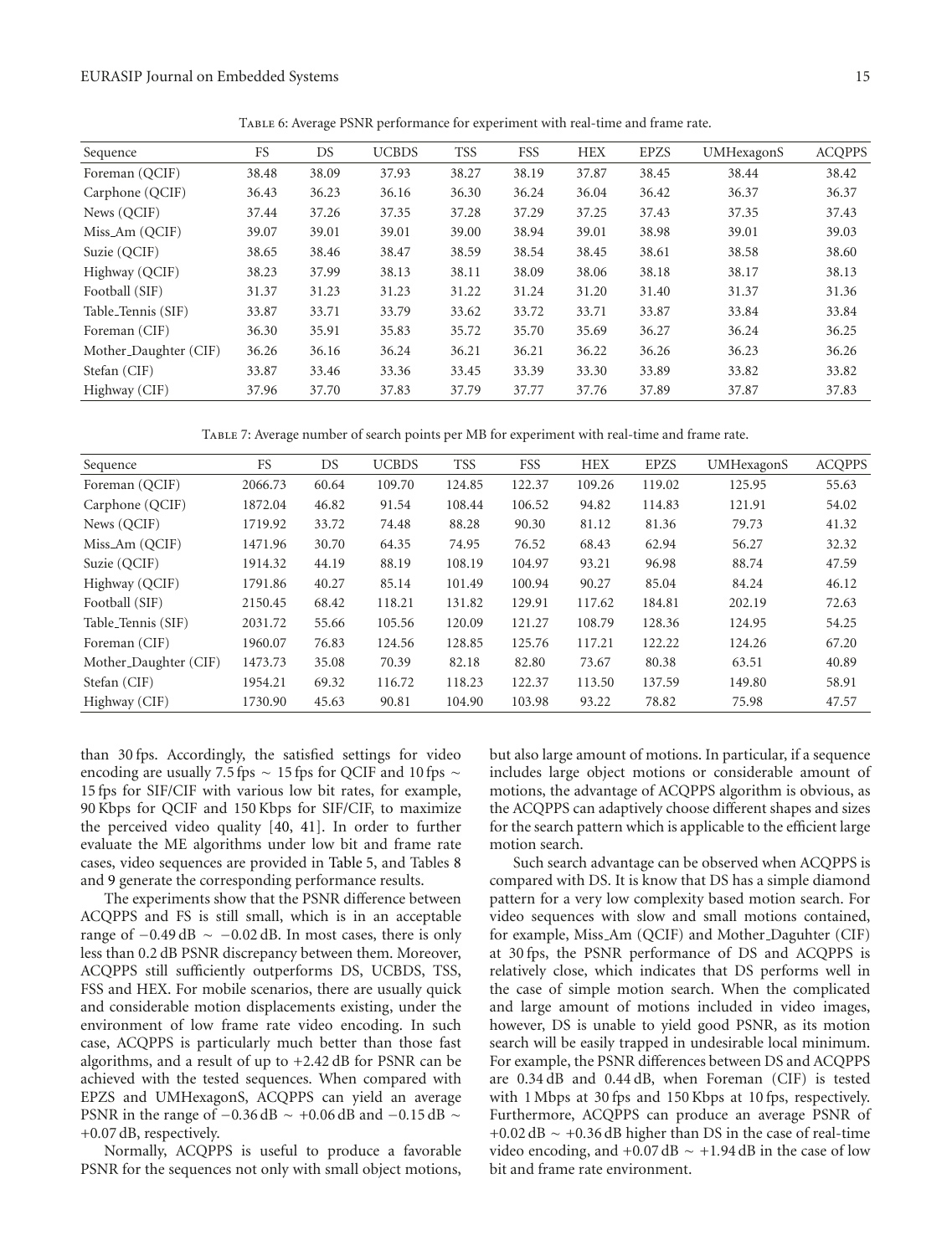| Sequence              | <b>FS</b> | DS    | <b>UCBDS</b> | <b>TSS</b> | FSS   | <b>HEX</b> | <b>EPZS</b> | <b>UMHexagonS</b> | <b>ACQPPS</b> |
|-----------------------|-----------|-------|--------------|------------|-------|------------|-------------|-------------------|---------------|
| Foreman (OCIF)        | 34.88     | 34.44 | 34.19        | 34.40      | 34.42 | 33.99      | 34.85       | 34.80             | 34.80         |
| Carphone (QCIF)       | 34.12     | 33.99 | 33.96        | 34.02      | 33.99 | 33.84      | 34.08       | 34.04             | 34.06         |
| News (OCIF)           | 35.28     | 35.21 | 35.20        | 35.11      | 35.20 | 35.19      | 35.25       | 35.21             | 35.24         |
| $Miss_Am (OCIF)$      | 38.36     | 38.23 | 38.33        | 38.25      | 38.23 | 38.31      | 38.28       | 38.27             | 38.34         |
| Suzie (OCIF)          | 36.54     | 36.40 | 36.34        | 36.44      | 36.39 | 36.26      | 36.52       | 36.50             | 36.50         |
| Highway (QCIF)        | 36.19     | 35.80 | 36.01        | 35.96      | 35.94 | 35.90      | 36.13       | 36.09             | 35.98         |
| Football (SIF)        | 25.11     | 24.82 | 24.92        | 24.79      | 24.84 | 24.89      | 25.08       | 25.10             | 25.01         |
| Table_Tennis (SIF)    | 27.57     | 26.65 | 26.95        | 26.85      | 26.84 | 26.86      | 27.57       | 27.60             | 27.45         |
| Foreman (CIF)         | 31.95     | 31.29 | 31.32        | 31.16      | 31.25 | 31.06      | 31.90       | 31.79             | 31.73         |
| Mother_Daughter (CIF) | 36.07     | 35.84 | 35.95        | 35.90      | 35.92 | 35.91      | 36.07       | 36.02             | 36.05         |
| Stefan (CIF)          | 27.02     | 24.59 | 24.92        | 24.11      | 24.12 | 24.96      | 26.89       | 26.67             | 26.53         |
| Highway (CIF)         | 37.21     | 36.88 | 36.98        | 36.94      | 36.92 | 36.94      | 37.12       | 37.09             | 37.01         |

Table 8: Average PSNR performance for experiment with low bit and frame rates.

Table 9: Average number of search points per MB for experiment with low bit and frame rates.

| Sequence                       | FS      | DS    | <b>UCBDS</b> | <b>TSS</b> | FSS    | <b>HEX</b> | <b>EPZS</b> | <b>UMHexagonS</b> | <b>ACOPPS</b> |
|--------------------------------|---------|-------|--------------|------------|--------|------------|-------------|-------------------|---------------|
| Foreman (OCIF)                 | 2020.51 | 90.20 | 140.01       | 134.64     | 133.92 | 125.12     | 163.63      | 190.38            | 98.94         |
| Carphone (QCIF)                | 1836.04 | 58.40 | 102.76       | 112.65     | 111.28 | 100.74     | 141.56      | 160.32            | 71.81         |
| News (OCIF)                    | 1680.68 | 34.74 | 74.11        | 87.22      | 88.92  | 79.64      | 96.40       | 102.30            | 52.61         |
| $Miss_Am (OCIF)$               | 1406.26 | 32.60 | 64.56        | 75.39      | 75.08  | 67.74      | 68.05       | 63.20             | 44.22         |
| Suzie (OCIF)                   | 1823.23 | 52.96 | 94.39        | 110.43     | 106.30 | 95.11      | 115.96      | 112.17            | 64.30         |
| Highway (QCIF)                 | 1710.86 | 42.06 | 84.42        | 97.99      | 97.34  | 87.36      | 98.22       | 97.77             | 58.13         |
| Football (SIF)                 | 1914.43 | 80.13 | 132.67       | 123.20     | 125.01 | 119.62     | 192.88      | 246.76            | 92.51         |
| Table <sub>-Tennis</sub> (SIF) | 1731.44 | 50.10 | 98.45        | 97.71      | 100.73 | 93.82      | 159.45      | 182.19            | 64.39         |
| Foreman (CIF)                  | 1789.76 | 91.32 | 140.31       | 124.01     | 124.24 | 120.48     | 154.55      | 170.89            | 88.62         |
| Mother_Daughter (CIF)          | 1467.56 | 42.21 | 78.32        | 87.45      | 87.75  | 78.42      | 90.40       | 78.14             | 52.36         |
| Stefan (CIF)                   | 1663.89 | 65.44 | 110.17       | 100.53     | 102.36 | 103.71     | 153.97      | 194.64            | 78.69         |
| Highway (CIF)                  | 1715.63 | 52.26 | 97.20        | 109.24     | 107.49 | 96.94      | 91.74       | 92.27             | 64.45         |

The number of search points for each method, which mainly represents the algorithm complexity, is also obtained to measure the search efficiency of different approaches. The NSP results show that the search efficiency of ACQPPS is higher than other algorithms, as ACQPPS can produce very good performance, in terms of PSNR, with reasonably possessed NSP. The NSP of ACQPPS is one of the least among all methods.

If ACQPPS is compared with DS, it is shown that ACQPPS has the similar NSP as DS. It is true that NSP of ACQPPS is usually a little bit increased in comparison with that of DS. However, the increasing of the NSP is limited and very reasonable, and is able to in turn bring ACQPPS much better PSNR for the encoded video quality. Furthermore, for the video sequences containing complex and quick object motions, for example, Foreman (CIF) and Stefan (CIF) at 30 fps, the NSP of ACQPPS can be even less than that of DS, which verifies that ACQPPS has a much satisfied search efficiency than DS, due to its highly adaptive search patterns.

In general, the complexity of ACQPPS is very low, and with high search performance, which makes it especially useful for the hardware architecture implementation.

*7.2. Design Resources for ACQPPS Motion Estimator.* As the complexity and search points of ACQPPS have been greatly reduced, design resources used by ACQPPS architecture can be kept at a very low level. The main part of design resources is for SAD calculator. Each BPU requires one 32 bit processing element (PE) to implement SAD calculations. Every PE has two 8-bit pixel data inputs, one from the current block and the other from reference block. Besides, every PE contains 16 subtractors, 8 three-input adders, 1 latch register, and does not require extra interim registers or accumulators. As a whole, a  $32 \times 4$  PE array will be needed to implement the pipelined multilevel SAD calculator, which requires totally 64 subtractors, 32 three-input adders, and 4 latch registers. Other related design resources mainly include an  $18 \times 18$  register array, a  $16 \times 16$  register array, a few of accumulators, subtractors and comparators, which are used to generate the block SAD results, residual data and final estimated MVs. Moreover, some other multiplexers, registers, memory access, and data flow control logic gates are also needed in the architecture. A comparison of design resources between ACQPPS and other ME architectures [33– 36] is presented in Table 10. The results show that proposed ACQPPS architecture can utilize greatly reduced design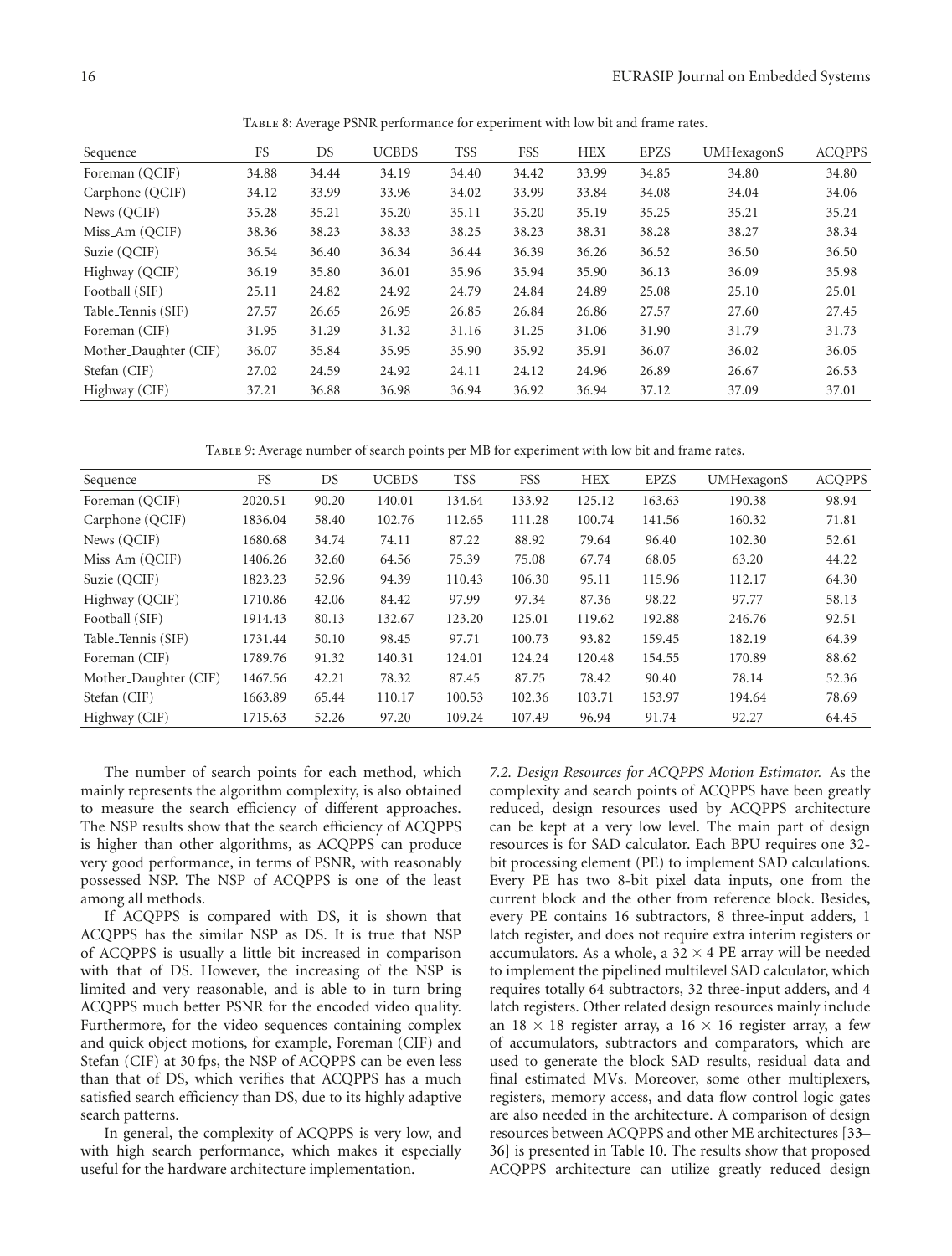| [35]<br>Proposed architecture<br>$\left[36\right]$      |        |              |                                |
|---------------------------------------------------------|--------|--------------|--------------------------------|
|                                                         | $[34]$ | $[33]$       |                                |
| ASIC<br>ASIC<br>$FPGA + DSP$<br>ASIC                    |        | <b>ASIC</b>  | Type                           |
| FS<br><b>ACQPPS</b><br>FS<br>FS                         |        | FS           | Algorithm                      |
| Flexible<br>$[-32, +31]$<br>$[-16, +15]$<br>$[-16,+15]$ |        | $[-16, +15]$ | Search range                   |
| 154 K<br>108K<br>35 K<br>67 K                           |        | 103K         | Gate count                     |
| $8 \times 8$                                            |        |              |                                |
| All<br>All<br>All<br>$16 \times 16$                     |        | All          | Support block sizes            |
| $32 \times 32$                                          |        |              |                                |
| 75<br>100<br>60<br>100                                  |        | 66.67        | Freq. [MHz]                    |
| 30<br>60<br>56<br>120                                   |        | 102          | Max fps of CIF                 |
| 60<br>18.75<br>50<br>54                                 |        | 19.56        | Min Freq. [MHz] for CIF 30 fps |
|                                                         |        |              |                                |

Table 10: Performance comparison between proposed ACQPPS and other motion estimation hardware architectures.

Table 11: Design resources for system-on-platform architecture.

| Target FPGA      | Critical Path   | Gates      | DFFs/Latches |
|------------------|-----------------|------------|--------------|
| XC4VSX35FG668-10 | 5 <sub>ns</sub> | 279,774    | 3,388        |
| Target FPGA      | LUTs            | CLB Slices | Resource     |
| XC4VSX35FG668-10 | 3,161           | 3,885      | 25%          |

TABLE 12: DMA performance for video sequence transfer.

| QCIF 4:2:0 YCrCb    | DMA Write | DMA Read | DMA R/W |
|---------------------|-----------|----------|---------|
|                     | (ms)      | (ms)     | (ms)    |
| WildCard-4          | 0.556     | 0.491    | 0.515   |
| $CIF 4:2:0$ $YCrCb$ | DMA Write | DMA Read | DMA R/W |
|                     | (ms)      | (ms)     | (ms)    |
| WildCard-4          | 2.224     | 1.963    | 2.059   |

resources to realize a high-performance motion estimator for H.264 encoding.

*7.3. Throughput of ACQPPS Motion Estimator.* Unlike the FS which has a fixed search range, search points and search range of ACQPPS depend on video sequences. ACQPPS search points will be increased, if a video sequence contains considerable or quick motions. On the contrary, search points can be reduced, if a video sequence includes slow or small amount of motions.

The ME scheme with a fixed block size can be typically applied to the throughput analysis. In such case, the worst case will be the motion estimation using  $4 \times 4$  blocks, which is the most time consuming in the case of fixed block size. Hence, the overall throughput result produced by ACQPPS architecture can be reasonably generalized and evaluated.

In general, if the clock frequency is 50 MHz and the memory (SRAM, BRAM and DRAM) structure is organized as DWORD (32-bit) for each data access, the ACQPPS hardware architecture will approximately need an average of 12.39 milliseconds for motion estimation in the worst case of using  $4 \times 4$  blocks. For a real-hardware architecture implementation, the typical throughput in the worst case of  $4\times4$  blocks can represent the overall motion search ability for this motion estimator architecture.

Therefore, the ACQPPS architecture can complete the motion estimation for more than 4 CIF (352  $\times$  288) video sequences or equivalent 1 4 CIF (704  $\times$  576) video sequence at 75 MHz clock frequency within each 33.33 milliseconds time slot (30 fps) to meet the real-time encoding requirement for a low design cost and low bit rate implementation. The throughput ability of ACQPPS architecture can be compared with those of a variety of other recently developed motion estimator hardware architectures, as illustrated in Table 10. The comparison results show that the proposed ACQPPS architecture can achieve higher throughput than other hardware architectures, with the reduced operational clock frequency. Generally, it will only require a very low clock frequency, that is, 18.75 MHz, to generate the motion estimation results for the CIF video sequences at 30 fps.

*7.4. Realization of System Architecture.* Table 11 lists the design resources utilized by system-on-platform framework. The implementation results indicate that the system architecture uses approximately 25% of the FPGA design resources when there is no hardware IP accelerator integrated in the platform system. If video functions are needed, there will be more design resources demanded, in order to integrate and accommodate necessary IP modules. Table 12 gives a performance result of the platform DMA video frame transfer feature.

Different DMA burst sizes will result in different DMA data transfer rates. In our case, the maximum DMA burst size is defined to accommodate a whole CIF 4 : 2 : 0 video frame, that is, 38,016 Dwords for each DMA data transfer buffer. Accordingly, the DMA transfer results verify that it only takes an average of approximately 2 milliseconds to transfer a whole CIF 4 : 2 : 0 video frame based on WildCard-4. This transfer performance can sufficiently support up to level 4 bitstream rate for the H.264 BP video encoding system.

*7.5. Overall Encoding Performance.* In view of the complexity analysis of H.264 video tasks described in Section 2, the most time consuming task is motion estimation. Other encoding tasks have much less overhead. Therefore, the video tasks can be scheduled to operate in parallel and pipelining stages as displayed in Figures 9 and 10 for the proposed architecture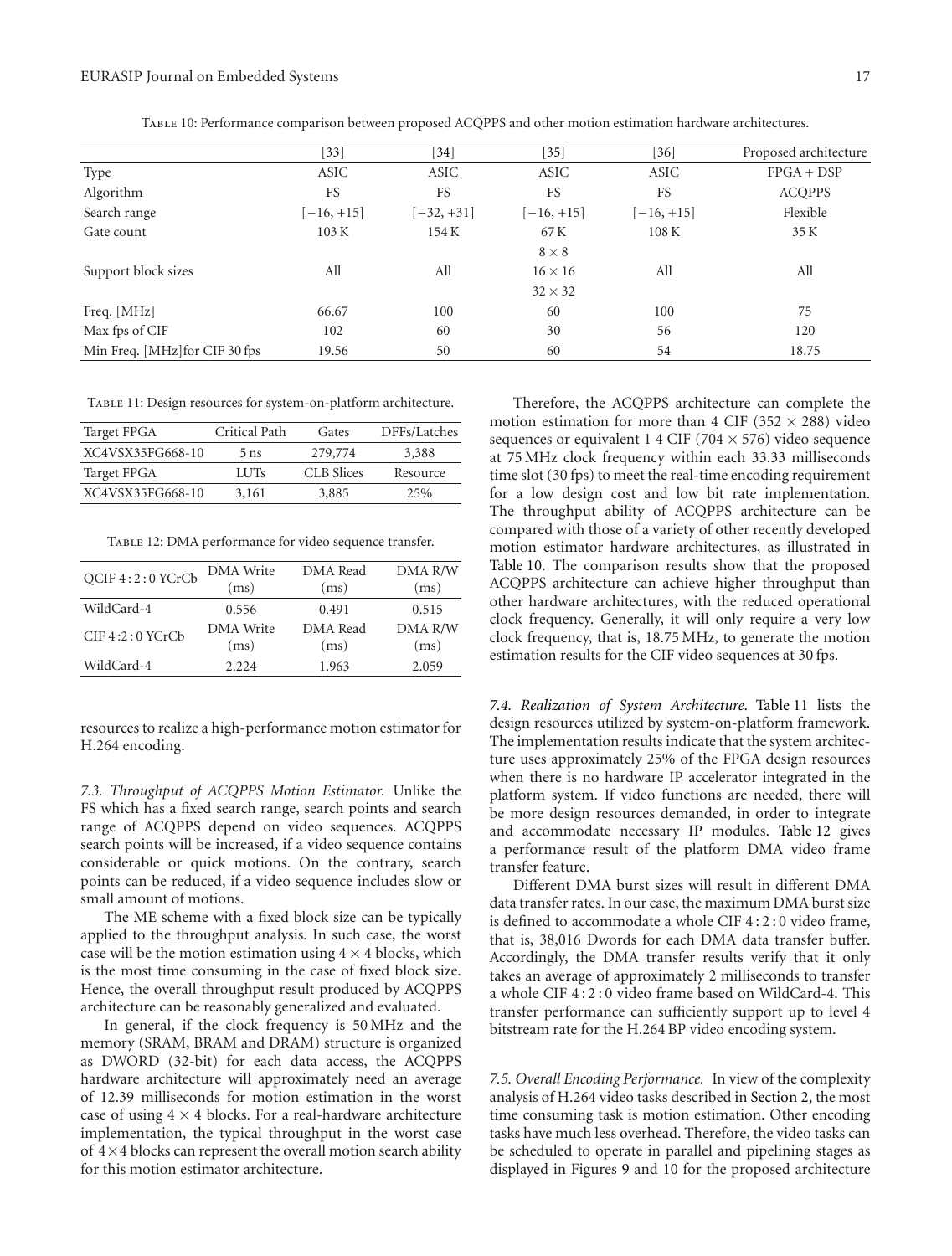Table 13: An overall performance comparison for H.264 BP video encoding systems.

| Implementation                 | [37]             | $\lceil 38 \rceil$ | [39]          | Proposed architecture                           |
|--------------------------------|------------------|--------------------|---------------|-------------------------------------------------|
| Architecture                   | <b>ASIC</b>      | Codesign           | Codesign      | Codesign (Extensible multiple processing cores) |
| ME Algorithm                   | Full Search (FS) | Full Search (FS)   | Hexagon (HEX) | <b>ACQPPS</b>                                   |
| Freq. [MHz]                    | 144              | 100                | 81            | 75                                              |
| Max fps of CIF                 | 272.73           | 5.125              | 18.6          | 120                                             |
| Min Freq. [MHz] for CIF 30 fps | 15.84            | 585                | 130.65        | 18.75                                           |
| Core Voltage Supply            | 1.2V             | 1.2V               | 1.2V          | 1.2V                                            |
| I/O Voltage Supply             | $1.8/2.5/3.3$ V  | $1.8/2.5/3.3$ V    | $2.5/3.3$ V   | $2.5/3.3$ V                                     |

model. In this case, the overall encoding time for a video sequence is approximately equal to the following

Encoding time

- = Total motion estimation time
	- + Processing time of DCT*/*Q for the last block
	- + Max Processing time of IDCT*/*Q−<sup>1</sup> + MC

+ Deblocking for the last block,

Processing time of CAVLC for the last block *.* (8)

The processing time of DCT/Q, IDCT*/*Q−<sup>1</sup> , MC, Deblocking Filter, and CAVLC for a divided block directly depends on the architecture design for each of the module. On an average, it is normal that the overhead of those video tasks for encoding an individual block is much less than that of motion estimation. As a whole, the encoding time derived from those video tasks for the last one block can be even ignored, when it is compared to the total processing time of the motion estimator for a whole video sequence. Therefore, to simplify the overall encoding performance analysis for the proposed architecture model, the total encoding overhead derived from the system architecture for a video sequence can be approximately regarded as

Encoding time  $\approx$  Total motion estimation time. (9)

This simplified system encoding performance analysis is valid as long as the video tasks are operated in concurrent and pipelined stages with the efficient optimization techniques. Accordingly, when the proposed ACQPPS motion estimator is integrated into the system architecture to perform the motion search, the overall encoding performance for the proposed architecture model is generalized.

A performance comparison can be presented in Table 13, where the proposed architecture is compared with some other recently developed H.264 BP video encoding systems [37–39] including both fully dedicated hardware and codesign architectures. The results indicate that this proposed system-on-platform architecture, when integrated with the IP accelerators, can yield a very good performance which is comparable or even better than other H.264 video encoding systems. Especially, if compared with other codesign architectures, the proposed system has much higher encoding throughput, which is about 30 and 6 times higher

than the processing ability of the architectures presented in [38, 39], respectively. The generated high performance of proposed architecture is directly contributed from the efficient ACQPPS motion estimation architecture and the techniques employed for the system optimizations.

### **8. Conclusions**

An integrated reconfigurable hardware-software codesign IP accelerated system-on-platform architecture is proposed in this paper. The efficient virtual socket interface and optimization approaches for hardware realization have been presented. The system architecture is flexible for the host interface control and extensible with multiple cores, which can actually construct a useful integrated and embedded system approach for the dedicated functions.

An advanced application for this proposed architecture is to facilitate the development of H.264 video encoding system. As the motion estimation is the most complicated and important task in video encoder, a block-based novel adaptive motion estimation search algorithm, ACQPPS, and its hardware architecture are developed for reducing the complexity to extremely low level, while keeping the encoding performance, in terms of PSNR and bit rate, as high as possible. It is beneficial to integrate video IP accelerators, especially ACQPPS motion estimator, into the architecture framework for improving the overall encoding performance. The proposed system architecture is mapped on an integrated FPGA device, WildCard-4, toward an implementation for a simplified H.264 BP video encoder.

In practice, with the proposed system architecture, the realization of multistandard video codec can be greatly facilitated and efficiently verified, other than the H.264 video applications. It can be expected that the advantages of the proposed architecture will become more desirable for prototyping the future video encoding systems, as new video standards are emerging continually, for example, the coming H.265 draft.

#### **Acknowledgment**

The authors would like to thank the support from Alberta Informatics Circle of Research Excellence (iCore), Xilinx Inc., Natural Science and Engineering Research Council of Canada (NSERC), Canada Foundation for Innovation (CFI), and the Department of Electrical and Computer Engineering at the University of Calgary.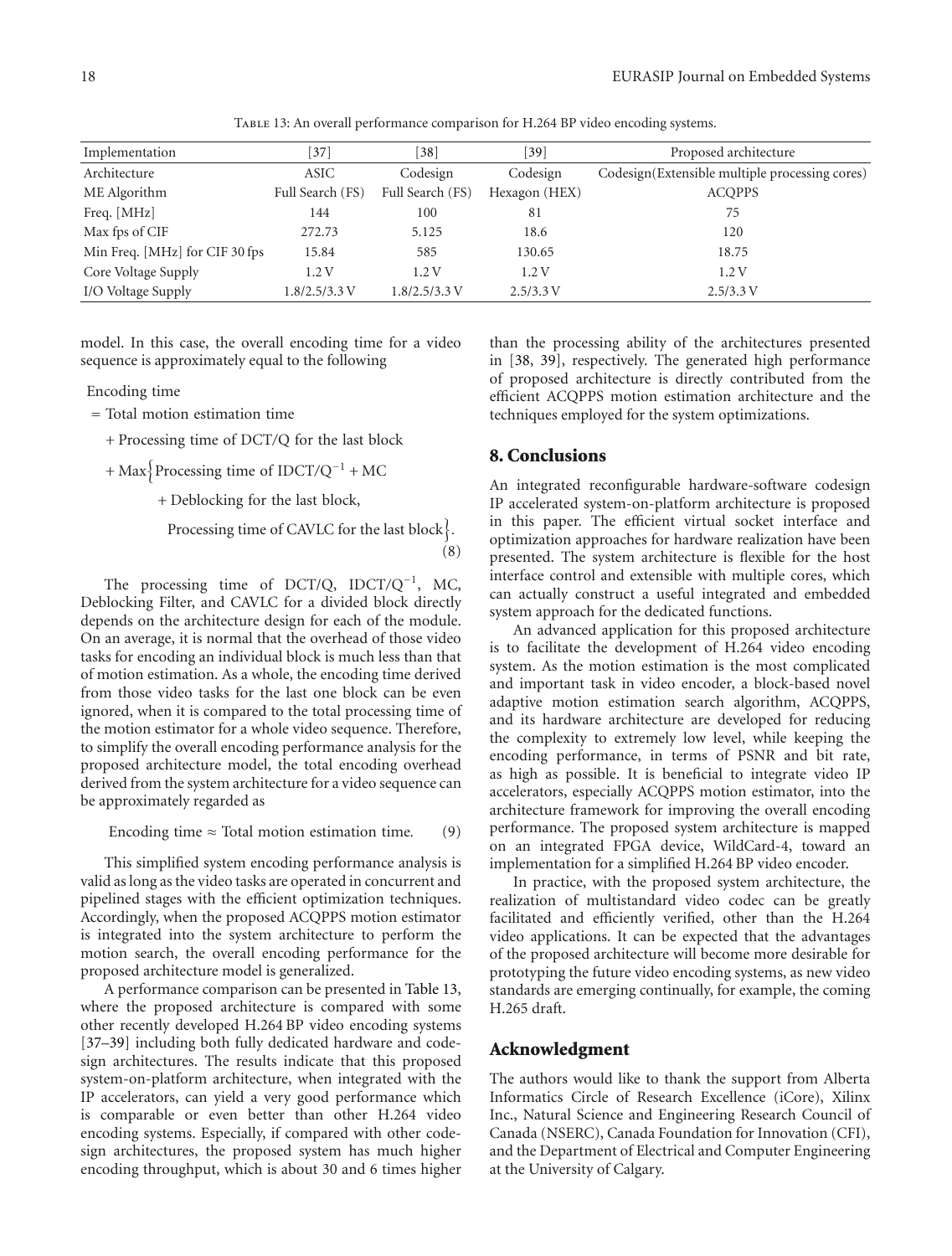## **References**

- [1] M. Tekalp, *Digital Video Processing*, Signal Processing Series, Prentice Hall, Englewood Cliffs, NJ, USA, 1995.
- [2] "Information technology—generic coding of moving pictures and associated audio information: video," ISO/IEC 13818-2, September 1995.
- [3] "Video Coding for Low Bit Rate Communication," ITU-T Recommendation H.263, March 1996.
- [4] "Coding of audio-visual objects—part 2: visual, amendment 1: visual extensions," ISO/IEC 14496-4/AMD 1, April 1999.
- [5] Joint Video Team of ITU-T and ISO/IEC JTC 1, "Draft ITU-T recommendation and final draft international standard of joint video specification (ITU-T Rec. H.264 — ISO/IEC 14496-10 AVC)," JVT-G050r1, May 2003; JVT-K050r1 (nonintegrated form) and JVT-K051r1 (integrated form), March 2004; Fidelity Range Extensions JVT-L047 (non-integrated form) and JVT-L050 (integrated form), July 2004.
- [6] T. Wiegand, G. J. Sullivan, G. Bjøntegaard, and A. Luthra, "Overview of the H.264/AVC video coding standard," *IEEE Transactions on Circuits and Systems for Video Technology*, vol. 13, no. 7, pp. 560–576, 2003.
- [7] S. Wenger, "H.264/AVC over IP," *IEEE Transactions on Circuits and Systems for Video Technology*, vol. 13, no. 7, pp. 645–656, 2003.
- [8] B. Zeidman, *Designing with FPGAs and CPLDs*, Publishers Group West, Berkeley, Calif, USA, 2002.
- [9] S. Notebaert and J. D. Cock, *Hardware/Software Co-design of the H.264/AVC Standard*, Ghent University, White Paper, 2004.
- [10] W. Staehler and A. Susin, *IP Core for an H.264 Decoder SoC*, Universidade Federal do Rio Grande do Sul (UFRGS), White Paper, October 2008.
- [11] R. Chandra, *IP-Reuse and Platform Base Designs*, STMicroelectronics Inc., White Paper, February 2002.
- [12] T. Wiegand, H. Schwarz, A. Joch, F. Kossentini, and G. J. Sullivan, "Rate-constrained coder control and comparison of video coding standards," *IEEE Transactions on Circuits and Systems for Video Technology*, vol. 13, no. 7, pp. 688–703, 2003.
- [13] J. Ostermann, J. Bormans, P. List, et al., "Video coding with H.264/AVC: tools, performance, and complexity," *IEEE Circuits and Systems Magazine*, vol. 4, no. 1, pp. 7–28, 2004.
- [14] M. Horowitz, A. Joch, F. Kossentini, and A. Hallapuro, "H.264/AVC baseline profile decoder complexity analysis," *IEEE Transactions on Circuits and Systems for Video Technology*, vol. 13, no. 7, pp. 704–716, 2003.
- [15] S. Saponara, C. Blanch, K. Denolf, and J. Bormans, "The JVT advanced video coding standard: complexity and performance analysis on a tool-by-tool basis," in *Proceedings of the Packet Video Workshop (PV '03)*, Nantes, France, April 2003.
- [16] J. R. Jain and A. K. Jain, "Displacement measurement and its application in interframe image coding," *IEEE Transactions on Communications*, vol. 29, no. 12, pp. 1799–1808, 1981.
- [17] T. Koga, K. Iinuma, A. Hirano, Y. Iijima, and T. Ishiguro, "Motion compensated interframe coding for video conferencing," in *Proceedings of the IEEE National Telecommunications Conference (NTC '81)*, vol. 4, pp. 1–9, November 1981.
- [18] R. Li, B. Zeng, and M. L. Liou, "A new three-step search algorithm for block motion estimation," *IEEE Transactions on Circuits and Systems for Video Technology*, vol. 4, pp. 438–442, 1994.
- [19] L.-M. Po and W.-C. Ma, "A novel four-step search algorithm for fast block motion estimation," *IEEE Transactions on Circuits and Systems for Video Technology*, vol. 6, no. 3, pp. 313–317, 1996.
- [20] L.-K. Liu and E. Feig, "A block-based gradient descent search algorithm for block motion estimation in video coding," *IEEE Transactions on Circuits and Systems for Video Technology*, vol. 6, no. 4, pp. 419–421, 1996.
- [21] S. Zhu and K. K. Ma, "A new diamond search algorithm for fast block-matching motion estimation," in *Proceedings of the International Conference on Information, Communications and Signal Processing (ICICS '97)*, vol. 1, pp. 292–296, Singapore, September 1997.
- [22] C. Zhu, X. Lin, and L.-P. Chau, "Hexagon-based search pattern for fast block motion estimation," *IEEE Transactions on Circuits and Systems for Video Technology*, vol. 12, no. 5, pp. 349–355, 2002.
- [23] J. Y. Tham, S. Ranganath, M. Ranganath, and A. A. Kassim, "A novel unrestricted center-biased diamond search algorithm for block motion estimation," *IEEE Transactions on Circuits and Systems for Video Technology*, vol. 8, no. 4, pp. 369–377, 1998.
- [24] Y. Nie and K.-K. Ma, "Adaptive rood pattern search for fast block-matching motion estimation," *IEEE Transactions on Image Processing*, vol. 11, no. 12, pp. 1442–1449, 2002.
- [25] H. C. Tourapis and A. M. Tourapis, "Fast motion estimation within the H.264 codec," in *Proceedings of the IEEE International Conference on Multimedia and Expo (ICME '03)*, vol. 3, pp. 517–520, Baltimore, Md, USA, July 2003.
- [26] A. M. Tourapis, "Enhanced predictive zonal search for single and multiple frame motion estimation," in *Visual Communications and Image Processing*, vol. 4671 of *Proceedings of SPIE*, pp. 1069–1079, January 2002.
- [27] Joint Video Team (JVT) of ISO/IEC MPEG and ITU-T VCEG, "Fast integer pel and fractional pel motion estimation for AVC," JVT-F016, December 2002.
- [28] K. Sühring, "H.264 JM Reference Software v.15.0," September 2008, http://iphome.hhi.de/suehring/tml/download.
- [29] Annapolis Micro Systems, "Wildcard*TM*—4 Reference Manual," 12968-000 Revision 3.2, December 2005.
- [30] Xilinx Inc., "Virtex-4 User Guide," UG070 (v2.3), August 2007.
- [31] Xilinx Inc., "XtremeDSP for Virtex-4 FPGAs User Guide," UG073(v2.1), December 2005.
- [32] A. M. Tourapis, O. C. Au, and M. L. Liou, "Predictive motion vector field adaptive search technique (PMVFAST) enhanced block based motion estimation," in *Proceedings of the IEEE Visual Communications and Image Processing (VCIP '01)*, pp. 883–892, January 2001.
- [33] Y.-W. Huang, T.-C. Wang, B.-Y. Hsieh, and L.-G. Chen, "Hardware architecture design for variable block size motion estimation in MPEG-4 AVC/JVT/ITU-T H.264," in *Proceedings of the IEEE International Symposium on Circuits and Systems (ISCAS '03)*, vol. 2, pp. 796–798, May 2003.
- [34] M. Kim, I. Hwang, and S. Chae, "A fast VLSI architecture for full-search variable block size motion estimation in MPEG-4 AVC/H.264," in *Proceedings of the IEEE Asia and South Pacific Design Automation Conference*, vol. 1, pp. 631–634, January 2005.
- [35] J.-F. Shen, T.-C. Wang, and L.-G. Chen, "A novel lowpower full-search block-matching motion-estimation design for H.263+," *IEEE Transactions on Circuits and Systems for Video Technology*, vol. 11, no. 7, pp. 890–897, 2001.
- [36] S. Y. Yap and J. V. McCanny, "A VLSI architecture for advanced video coding motion estimation," in *Proceedings of the IEEE International Conference on Application-Specific Systems, Architectures, and Processors (ASAP '03)*, vol. 1, pp. 293–301, June 2003.